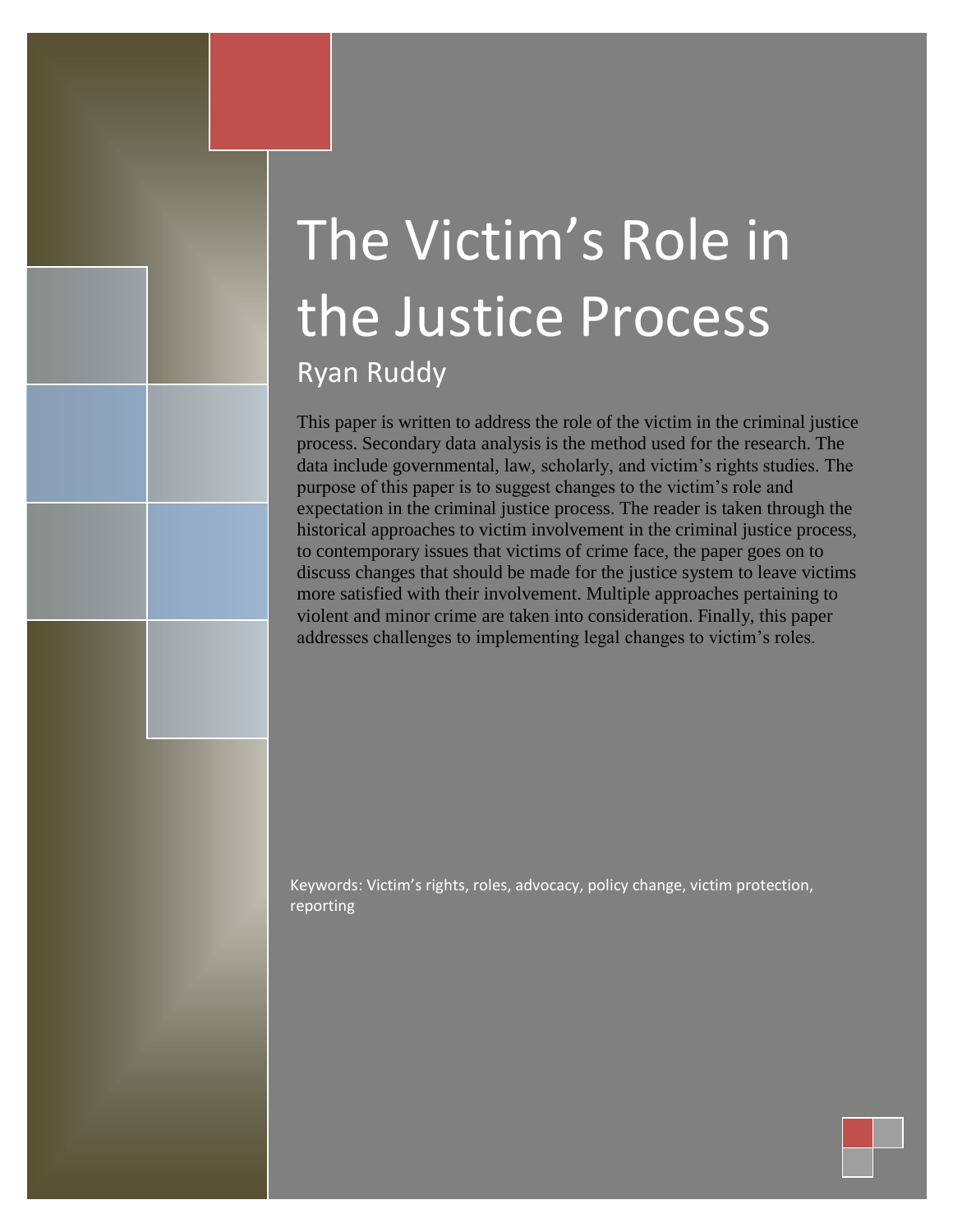#### **The Victim's Role in the Justice Process**

#### **OVERVIEW**

The role of the crime victim has been a source of controversy for much of recent history. The role of the crime victim in the criminal justice system can be difficult to ascertain based variations in reporting to the police, variations of victim involvement service and funding programs, and challenges to the Crime Victim's Rights Act (Hart, 2003, OVC, 2002, Sims, Yost, & Abbott, 2005, Cassell & Joffee, 2013, Travis, 2013). Other influences making the role of the victim challenging to define include; individual victim wants and needs, laws varying from state to state, and crime being an action against the state and the individual (Hart, 2003, Schulman et al., 1999, OVC, 2002, Travis, 2013). The crime victim at the onset of the United States was the center of the criminal justice system (Travis, 2013). All criminal proceedings, investigations, and restitutions were done privately (Travis, 2013). As time progressed crimes were no longer transgressions against individuals, but transgressions against the state and the victims fell out of the view of the criminal justice process (Travis, 2013, Cullen & Johnson, 2012). Once the social revolutions of the 1960's came to fruition the victim was brought back into the criminal justice and political limelight (Elias, 1993). The issues raised by the victim's movements still linger on today.

Though certain initiatives have been accomplished such as legislation in many states encouraging victim participation in the criminal justice process, victims counseling agencies, victim restitutions, restorative justice, local community involvement, and victim impact statements many victims still feel left out, unsatisfied, or further victimized by the justice process (OVC, 1998, OVC, 2002, Rodrigues, 2005). The lack of enthusiasm for victim involvement in the justice process can be the result of a lack of agency communication to the victim about their rights and roles (Fritsch et al., 2004). There are current issues with the role of the victim in the criminal justice system. Some opponents to the involvement of victims in the justice process argue that their presence at hearings or impact statements cause the system to sway towards harsher sentences for offenders (Davis & Smith, 1994, Erez & Tontodonato, 1992, OVC 2002). Proponents of victim involvement argue that research shows that victims generally have feelings of dissatisfaction with the criminal justice process, are unhappy with the results of the cases for their perpetrators, and that the justice system is more concerned with the offender than the victim (OVC, 1998, OVC, 2002, Gegan & Rodriguez, 1992). These complex issues all play into what the role of the crime victim in the justice process should be.

Currently the act of balancing state and individual justice has become more difficult. The research shows that victims would enjoy a greater say in the justice process and the sentencing of the offender, however to get adequate victim involvement the lines of communication between state and private agencies and the crime victims need to be more open and clear (Fritsch et al., 2004, Sims et al., 2005). Fully changing the purpose of the justice process to embracing victim

l

<sup>&</sup>lt;sup>1</sup> Submitted as part of a Master's degree, University of Cincinnati, USA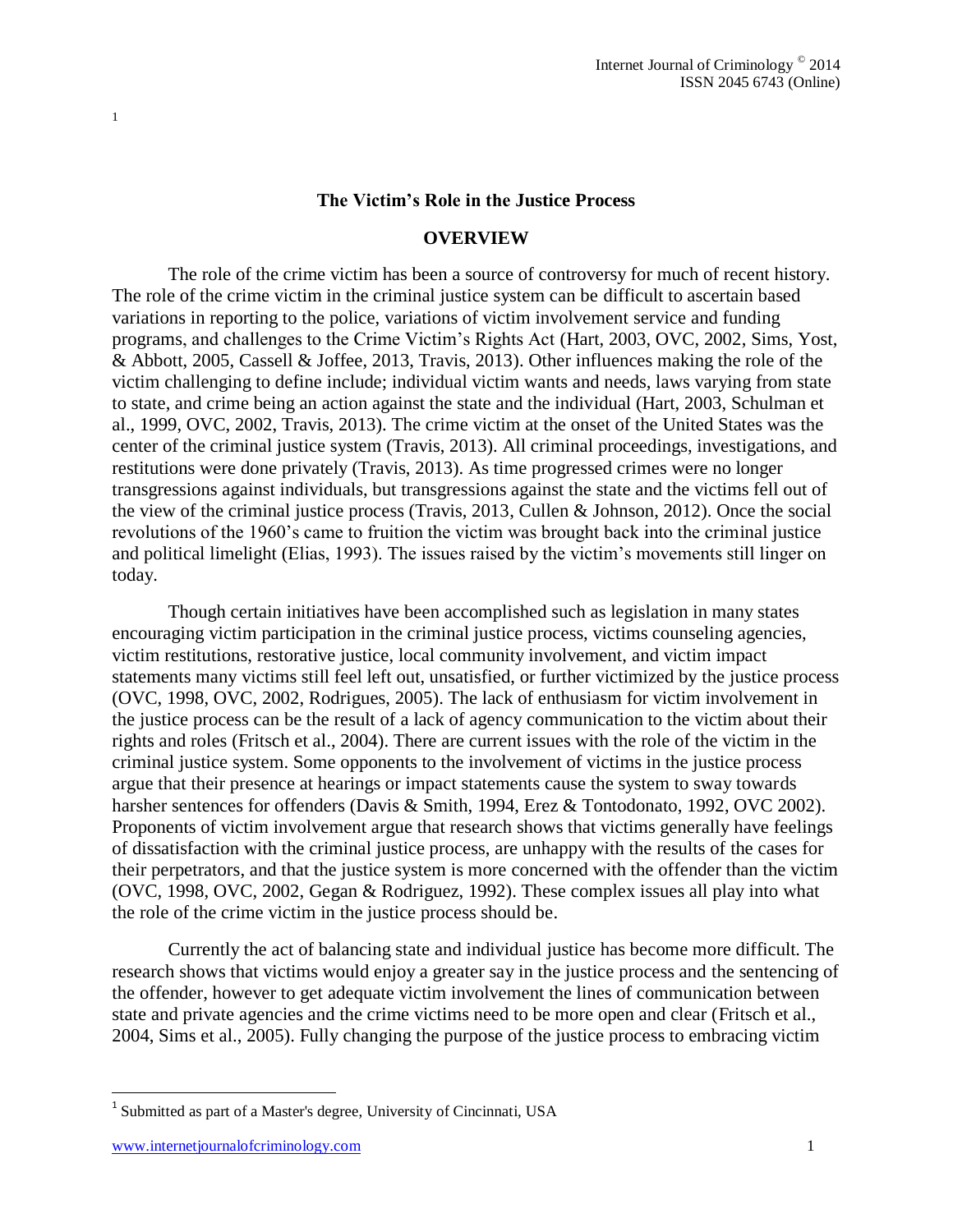satisfaction or improving state body and victim communication to allow reasonable expectation should be the goal of victim involvement.

This paper will discuss the many interests involved in the criminal justice process and how they relate to the role of the victim. It will further focus on a new role for the crime victim with an emphasis on balancing the competing interests between the state and the individual victim. This paper will go over rights, policies, and service programs and how frequently they are used by victims of crime. The communication between the players in the criminal justice process will be reviewed in relation to how well victims of crime are informed of the rights and services available to them. Finally, suggestions to revise the victim's role in the modern criminal justice process will be presented.

#### **WHAT SHOULD THE VICTIM'S ROLE BE?**

The role of the crime victim in the justice process should be viewed as a balancing act. There are many competing interests in determining what the victim's role should be (Travis, 2013). With a new perspective on the role of victims in the justice process laws can be made to balance the issues and interests relating to victim's rights (Worrall, 2008, OVC, 2002). The victim should be more than a witness, but not have total control over the prosecution of the case (Stickels, 2008). The role that the victim plays should be stronger than in the years prior to the victim's movement, with an emphasis in sentencing. The victim and the court should communicate frequently with the courts giving victims specific explanations as to why an offender will be sentenced differently than the victim expects. This can give victims the personal gratification of being heard while balancing the power between the victim and the state (Wemmers & Cyr, 2006). Victims should be heard in sentencing, feel satisfied, and be informed throughout case processing as the victims are the ones who feel the immediate damage caused by the crime (Stickels, 2008). The courts should also seek victim approval of the sentence with the goal of improving victim satisfaction with their involvement in the justice process. Seeking victim approval in sentencing is a way for the system to recognize that beyond the role of the state, which is impersonal, there is an individual who has personal interest in sentencing, was directly affected by the crime, and wants to be heard (New Zealand Ministry of Justice, 2013, Stickels, 2008, Wemmers & Cyr, 2006).

The role of the crime victim in the criminal justice system should be that of an active participant and informant who is well informed on case updates by the criminal justice system and has a satisfying involvement in the case of their offender. The victim should have a voice in the sentencing process similar to their role in parole hearings if they are to be satisfied with the outcome of the justice process (Morgan & Smith, 2005). This is due to the fact that victims have an extensive role in parole hearings whether present in person or sending in a written statement (Morgan & Smith, 2005). This is also supported by Wemmers' and Cyr's (2006) finding that victims have a desire to be heard. According to the USDOJ (no date) parole boards should view victims as consumers of their services and by collecting and using victim statements their roles in the process become validated (Alexander & Lord, 1994). In relation to sentencing this same view may be adopted. Research by MADD (1993) indicates that when given the chance to provide information about the personal impact of a crime the victim's overall opinion of the criminal justice system is improved (USDOJ, no date).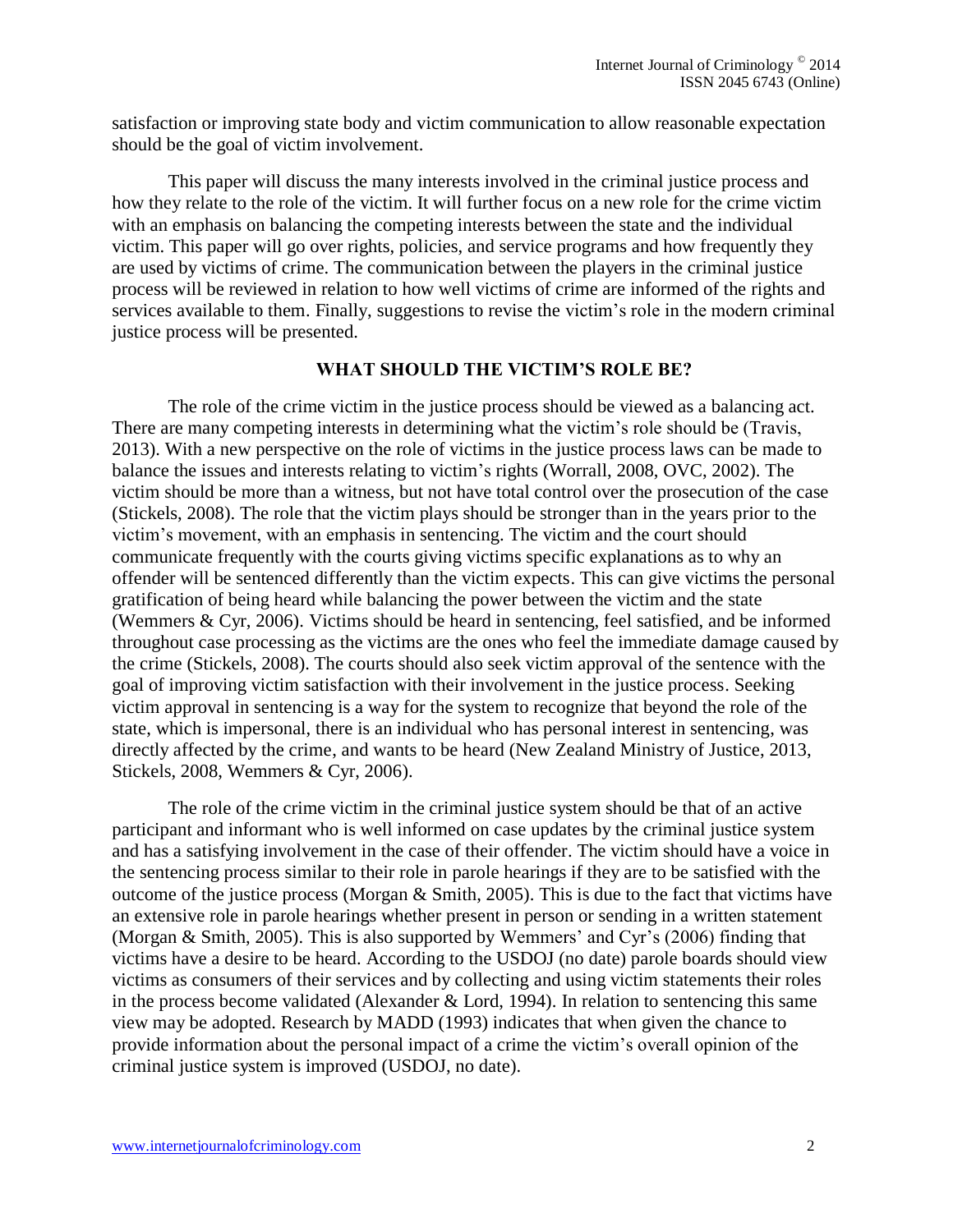Victim satisfaction with the criminal justice process is based on sentencing (Erez  $\&$ Tontodonato, 1992). Victim impact statements should be considered when a sentence is handed down by the judge (OVC, 2002). Leaving the victim satisfied with their contribution to the case should be sought after even if the sentence was not exactly what the victim wanted. The courts should communicate to the victim that there are limitations such as sentencing guidelines that need to be taken into consideration when a sentence is decided (Erez & Tontodonato, 1992). As previously stated sentencing decisions should be influenced by the victim similarly to parole hearings with the system seeking to satisfy the victim to the best of its abilities. The state does have the role of maintaining public safety to consider in sentencing (Scott & Steinberg, 2008). This causes a complex issue pertaining to the balance of state and individual interests in cases of victims not wanting to be involved with the case and differing opinions as to what a fair punishment would be.

Victim involvement should seek to balance public safety with prosecutorial and judicial discretion while seeking restitutions for, inputs from, and communicating rights and assistance organizations that are available to the victim to make the victim satisfied with their experience with the justice process (OVC, 2002, Fritsch et al., 2004). Balancing individual concerns with public safety is a way to have the state protect the community through offender sentencing while making the victim happy with the sentence. The communication of rights and assistance programs available is a way to encourage the victim to trust the system and become involved with the case (Fritsch et al., 2004, Hart, 2003). The victim should be informed of developments in the case of their offender, allowed to attend court, and make statements. The victim should be able to request harsher sentences then the state has issued if they are dissatisfied with the case outcome, but harsher sentences should not be a guarantee to the victim as the court system is not based on a vengeance model (OVC, 2002, Cullen & Johnson, 2012). The victim should not feel frustrated or re-victimized by the state or law enforcement agencies (Garvin & LeClaire, 2013). The inclusion of the victim should seek to balance public and private interests while improving communication between state agencies such as the police departments and victim's assistance organizations and individual victims based on their level of need and satisfaction. Even though crime is defined as an illegal action against the state, the actors in the court process should remember that crimes also occur against individuals (Travis, 2013, OVC, 2002, Stickels, 2008). Laws should be written that change the definition of crime to include transgressions against individual citizens and not just against the state or society. The definition of crime should include both societal and individual terms, so that courts when needed can still maintain public safety through sentencing. Research shows that victims are not having their needs met by the justice system for involvement in the justice process (Schulman et al, 1999). The role of the victim needs to be enhanced while not removing too much power from the courts. Currently, it is not the purpose of the criminal justice system to meet victim's needs. The process is geared towards convicting and punishing offenders without seeking victim satisfaction (Stickels, 2008). Integrating victim satisfaction models into the current framework of the justice system is a way to meet the unmet needs of crime victims (Stickels, 2008, IACP, 1999).

Historically, victims of crime have held a secondary position in the criminal justice process (Worrall, 2008) The victim role should be of more participation than previous decades, because the victim's feel largely dissatisfied with the results of the criminal justice system if they are even informed of the rights that they have as the victim (Morgan & Smith, 2005, OVC, 2002, Sims et al., 2005). Many victims are not aware of their rights that are granted by state laws, the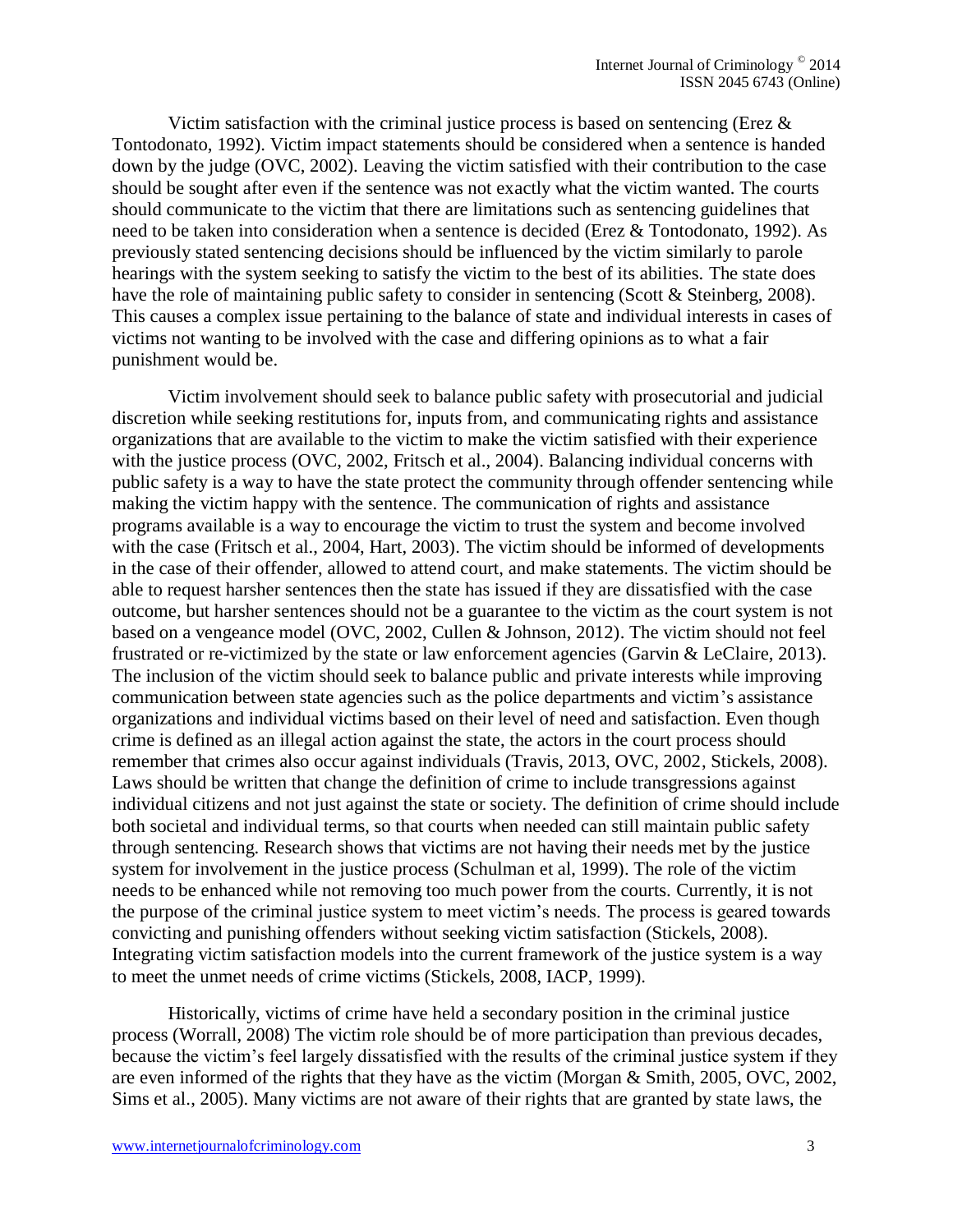federal CRVA law, and services given by private organizations that offer counseling and shelter to the victim of a crime (Sims, Yost, and Abbott 2005, Cassell & Joffee, 2013). Some victims outright choose not to access the resources due to feelings of distrust and re-victimization of and by the criminal justice system (Sims et al., 2005, OVC, 2002, Garvin & LeClaire, 2013). This is especially true in the cases of repeat sexual and domestic abuse victims (Hotaling & Buzawa, 2003). Some victims seek support from their friends and family, other victims may not be informed of resources for them, some did not find programs very helpful, and still other victims (in the case of some minorities) may not trust the services available to them as victims (Hotaling & Buzawa, 2003, Hart, 2003). Schulman et al. (1999) found that when it comes to victim satisfaction with the criminal justice system 76% of residents in the Northeastern United States would like to see a drastic change in the criminal justice system. Victim satisfaction should be a concern of the criminal justice system. According to the USDOJ national institute of justice (2006) the failing of criminal justice professionals to seek victim satisfaction resulted in not reporting future serious re-victimization in cases of domestic abuse on women. This relates to Hart's (2003) finding that in 2000 only 48% of violent sexual assaults were reported to the police. Improving victim satisfaction with their involvement in justice could help improve the low numbers of reported crime.

Currently victims do not feel overall satisfaction with the criminal justice process when it pertains to those who have offended against the victim (USDOJ, no date). Schulman et al. (1999) notes that the numbers of satisfied victims would be regarded as extremely low in commercial industries. 42% of victims feel that the justice system does not do enough to help victims (Erez & Tontodonato, 1992). In a survey of residents who encountered crime in the northeastern United States it was found that when crime is reported to the police victims get little exposure to the criminal justice process (Schulman et al., 1999). Shulman et al. (1999) also found that only 30% of victims had been notified of arrest in violent crimes and 12 % of victims were notified in nonviolent crime cases. In cases of rape and felonies victims were more satisfied with the police then they were with prosecutors, victim's assistance staff, and the judge (Erez & Tontodonato, 1992). Victims expect a victim impact statement to have an effect on sentencing, when it does not they feel let down and frustrated by the criminal justice process (Erez & Tontodonato, 1992). The literature supports the fact that victim impact statements do not have an effect of the sentencing of offenders (Davis & Smith, 1994). There are also other issues relating to victim happiness with involvement in the process that prevent victims from feeling satisfaction.

Many policy makers do not consider victim satisfaction to be a primary goal of the criminal justice system (Hotaling & Buzawa, 2003). According to the International Association of Police Chiefs (1999) only a fraction of the victims of crime receive the services they are entitled to, and that the job of giving the victims what they want is not nearly complete. The reasons why the courts should seek victim satisfaction are varied and relate to the amount of control that the victim has once the case is picked up by an impersonal bureaucracy such as the criminal justice system (Hotaling & Buzawa, 2003). The Office for Victims of Crime notes that it is a moral obligation of state agencies to respond and ease the suffering of victims (IACP, 1999). Victims believe that their own interests suffered the most damage due to the offense not the state's (Hotaling & Buzawa, 2003). To enhance victim satisfaction with the justice system the IACP (1999) deliberated on a list of victim's needs that should be met that included; safety, access, information, support, Continuity, and voice. Victim satisfaction should also be sought as it relates to future reporting and cooperation by victims of crime. Two consequences of this non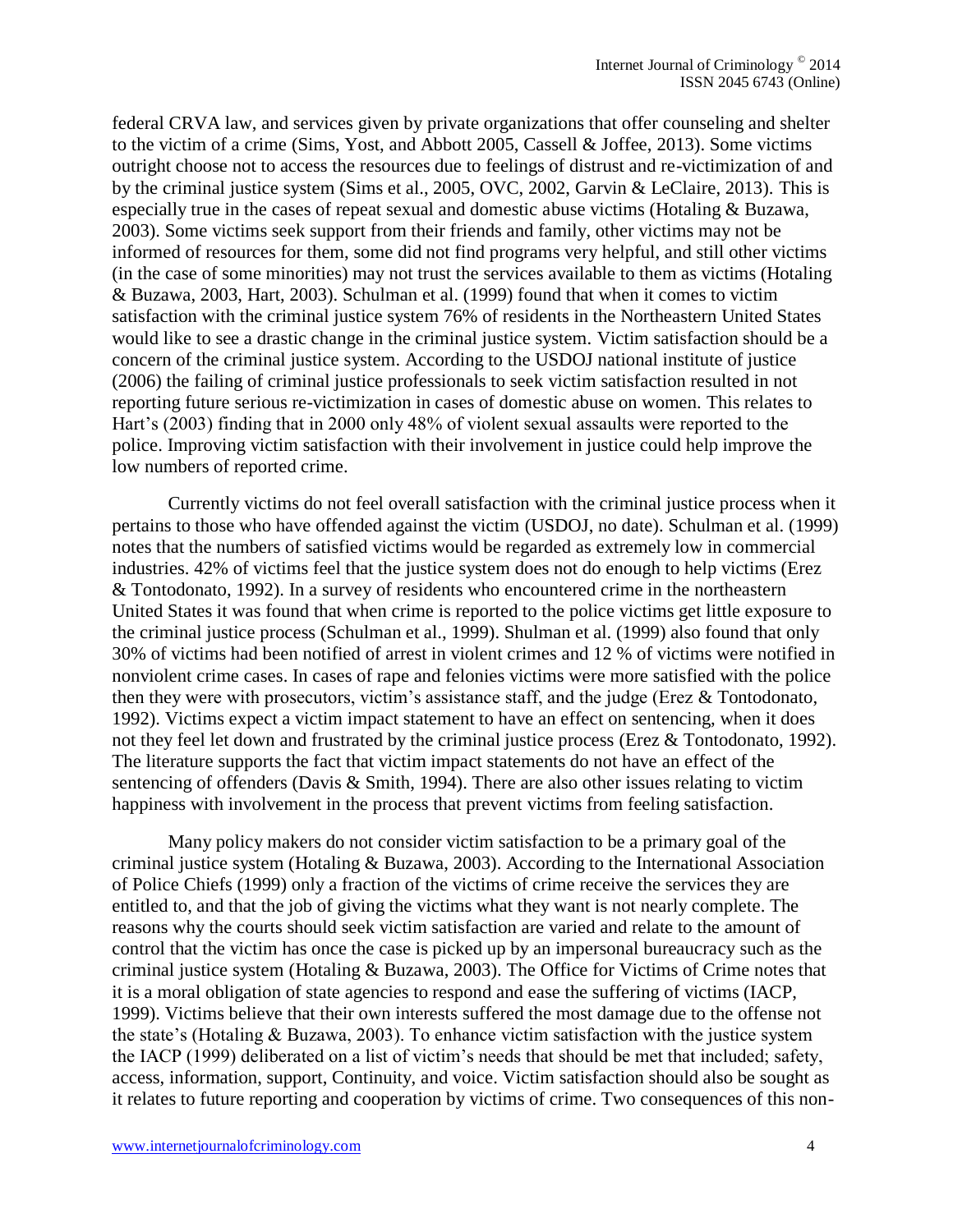reporting caused by victim dissatisfaction are that a group of victims at risk will not be served, and non-reporting creates an assumption that the issue was resolved which may be incorrect (Hotaling & Buzawa, 2003). Related to victim non-reporting due to dissatisfaction with the process is the fact that law enforcement agencies are usually "gatekeepers" of access to other victim's service agencies (Hotaling & Buzawa, 2003). The IACP has now accepted the idea that justice is achieved when all interests are satisfied with the process and the outcome is fair to all participants (IACP, 1999).

In a comparison of weak and strong victim legal protection states it was found that in weak protection states victims were likely to see sentences for their offenders as inadequate (34%), but in strong protection states a large minority felt the same way (25%) (Kilpatrick et al., 1998). There is only a 9% difference in the opinions of sentence adequacy among victims in states with strong legal protections and weak legal protections. Kilpatrick et al. (1998) also found that 25% of victims in weak protection states and 15% of victims on strong protection states felt that the speed of the justice process was subpar.

Statutes that gave the victims more rights, impact statements, restitution, funding, and counseling may not have been enough to ensure the victims were satisfied with their involvement in the criminal justice process (Fritsch et al., 2004, OVC, 1998, OVC, 2002). The role of the victim in the criminal justice system should be one of voluntary involvement where the victim feels that their contribution and restitution was enough to make them feel comfortable with their involvement, but allows the criminal justice system to seek the sanctions that are offense appropriate in combination with the victim's need for satisfying sentencing and being heard. There should be an involvement where all parties are satisfied with the results reached by the state excluding the offender that has been found guilty. The interests of the offender need to be considered however they should not carry more weight than the concerns of the victim. Research supports the notion that victims feel that by making statements they have an expectation to be a key decision maker (Erez & Tontodonato, 1992). Research beyond 1990 shows that victims are not happy merely participating in proceedings, but wanted to actively be involved with the sentencing of their offenders (Morgan & Smith, 2005). Should the victim feel the desire to be deeply involved then the state should acquiesce and include the victim's voice in the sentencing process if we are to change the public's and victim's opinions of the criminal justice process (Sherman, 2002, Schulman et al., 1999) If the system can seek to find a fair sentence for an offender while seeking victim satisfaction victims may be more likely to again find trust with criminal justice professionals and not feel re-victimized by the process (Hart, 2003, Langton et al., 2003).

A phenomenon known as secondary victimization has been used to describe the victim's feeling of alienation and frustration with the criminal justice system leading to distrust in the process (Garvin & LeClaire, 2013, Erez & Tontodonato, 1992). Cullen and Johnson (2012) note that victim's often feel ignored and twice victimized by the criminal justice system. Feelings of secondary victimization have been linked to 2 main factors. Those are manner in which the victims are treated and level of control and extent of participation in the criminal justice process that the victim has (Garvin & LeClaire, 2013, Hotaling & Buzawa, 2003). Victims who feel dissatisfied and re-victimized with the criminal justice process are less likely to cooperate with authorities in the future (Worrall, 2008, Garvin &LeClaire, 2013). The justice system needs to consider the victim's needs more as opposed to treating victims as  $3<sup>rd</sup>$  parties to the crime.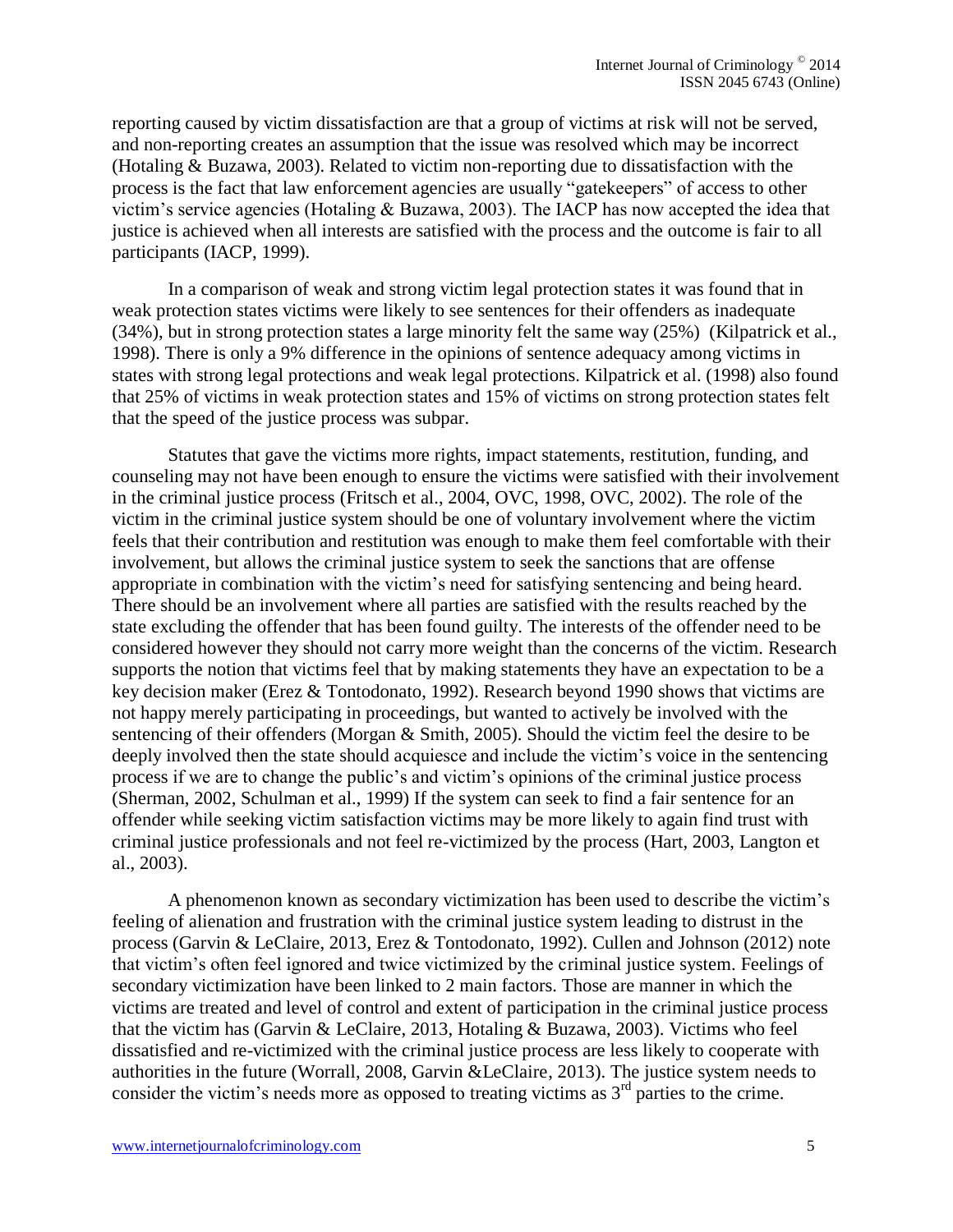## **HISTORY**

The role of the victim in the criminal justice system has changed since its inception. Previously the victim was the entire system (Travis, 2013). The crime victim was the one who brought investigations and prosecutions against the offender in search of resolving the crime (Travis, 2013). Crime was largely a private matter between 2 parties (Travis, 2013). The victim was later forgotten when the state with newly centralized government became the one who perpetrators offended against (Travis, 2013). Later, the social and political movements of the 1960's brought action to allow the victim to be more deeply involved with the criminal process (Elias, 1993). These movements brought the victim back into the process at both a national and state level, and later lead to the 1982 victim's bill of rights (Elias, 1993, Morgan & Smith, 2005).

Since the victim's bill of rights creation 44 states followed with statutes that gave victim's rights along with victim's funds, acts mandating restitution, protection, case information, the right to attend trial, victims impact statements, and allocution (Elias, 1992, OVC, 2002, Schmalleger &Smykla, 2011). Some state statutes have led to tougher offender sanctions and special funds for specific victims such as child abuse victims (Elias, 1992). The enactment of laws at the state level coupled with partnerships with private victim's service organizations may be pushing for that balance between state and victim interests that seek to make the victim involved and satisfied with their contribution by having them take the stand, attend court proceedings, and using victim impact statements in pretrial/presentence hearings (Travis, 2013, Elias, 1992, Stickels, 2008, OVC, 2002).

Extensive victim involvement after the victim's movement was influenced by a string of civil cases pertaining to a lack of police involvement in domestic violence cases that resulted in the mutilation and death of victims (Blackwell & Vaughn, 2003). According to Feder (1999) and Miller (2000) female victims of domestic violence often went months consistently asking for police assistance without a law enforcement response (Blackwell & Vaughn, 2003). In the case of Thurman v. The City of Torrington (1984) The U.S. District Court of Connecticut found the city of Torrington liable for 1.9 million dollars due to the police department failing to provide protection to Tracy Thurman after months of calls for assistance for domestic violence issues (Blackwell & Vaughn, 2003). The court stated that the Torrington police department failed to conduct their duty and did not justify its disparate treatment of women (Blackwell & Vaughn, 2003). However, in other cases such as the Shipp case victims were stalked and killed with no redress from the courts (Blackwell & Vaughn, 2003). There has been a mixed bag of results for cases against police departments in matters of domestic violence intervention. These instances led to mandatory arrest laws that are largely unenforced.

The culture has shifted to recognize the equality of all citizens since the victim's rights social movements (Sherman, 2002). The citizenry expects a certain level of respect, recognition, and status from the criminal justice system which has been traditionally hierarchial leading to public distrust with the justice process (Sherman, 2002). The equality that citizens have become accustomed to may not be recognized by the justice system. If victims begin to feel that their voices have an equal measure as other actors in the process then victim satisfaction rates may begin to rise. The exclusion of the victim and the victim's needs pushed victim's advocates to demand more victim rights and assistance programs leading to many of the policies and procedures we see today.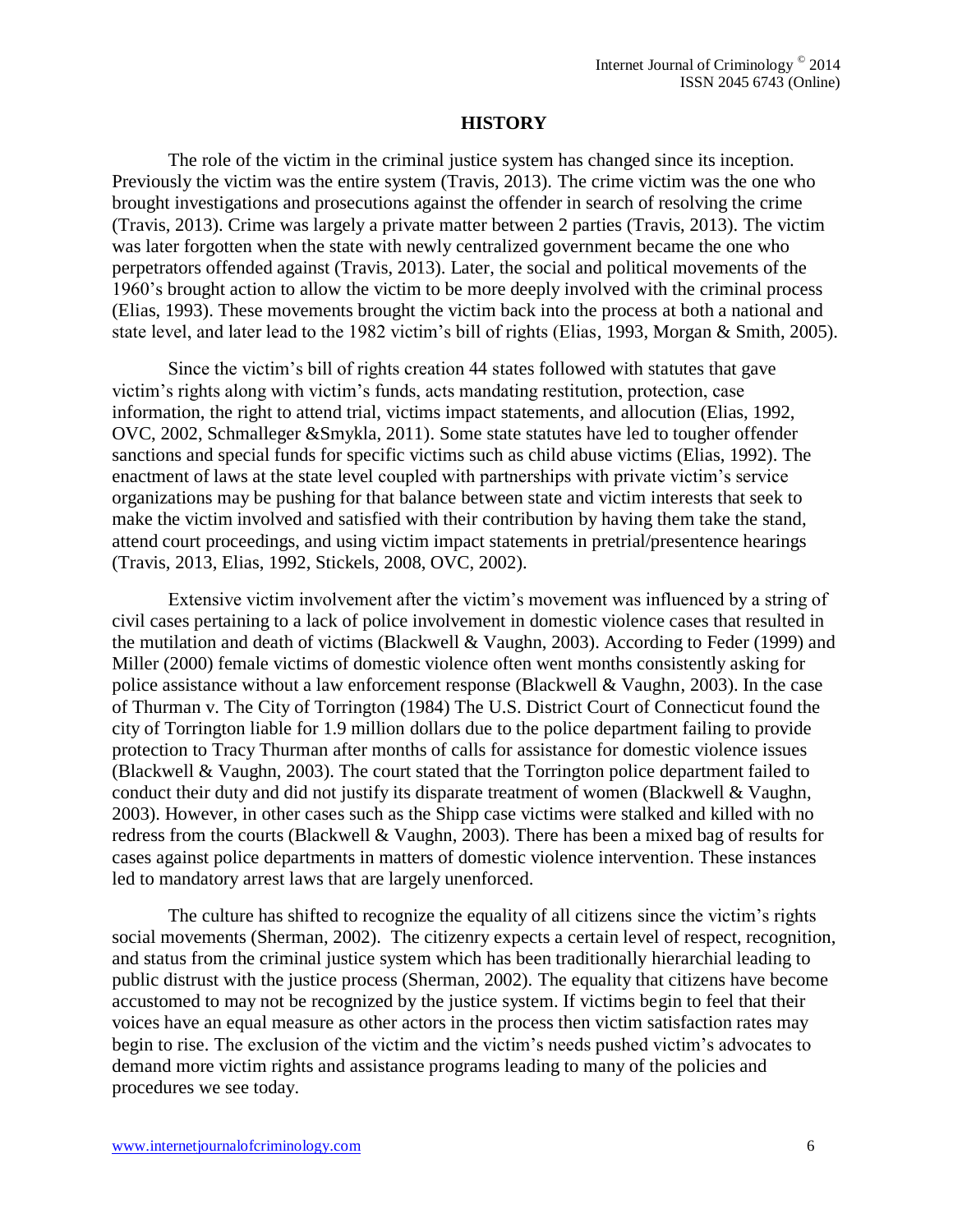## **POLICIES AND PROCEDURES IN PLACE FOR VICTIMS**

If the victims of crime are to have adequately satisfying roles in the criminal justice process there needs to be policy and procedural statutes put into place at the state and federal levels. After policies are in order there needs to be proper action to follow and enforce these laws if victims are to feel vindicated. State programs need to be set up if the victim is to be an active participant who is kept informed of the developments in the case. A review of state victim assistance programs shows that even though they exist they are not being enforced properly, encounter issues from defendants, and are not well known (Sims, Yost, & Abbott, 2005, OVC, 2002). A stronger education and information campaign may help to disseminate information on the assistance programs available to victims.

Since the victim's movement of the 1960's and subsequent victim's rights bill of the 1980's numerous federal and state legislations established policies designed to benefit the victims of crime. Private organizations have also been formed to assist victims with psychological and shelter needs (Blackwell & Vaughn, 2003). Policies such as mandatory arrest in domestic violence situations, the establishment of victim's funds, the collection of victim impact statements, victim impact panels for drunk driving cases, victim restitution, the victim's right to be present, allocution, and the expansion of enforcement of protective orders beyond the county of issuance have been enacted throughout the country (Blackwell & Vaughn, 2003, Eigenberg et al., 2003, OVC, 1998, OVC, 2002, Rojek et al., 2003, Schmalleger &Smykla, 2011). These policies give the victims of crime more involvement in the justice process however they are not doing enough to leave the victim satisfied or are not enforced as they should be (Hotaling & Buzawa, 2003).

The policy of mandatory arrest in the case of domestic violence resulted from law suits brought against police agencies for not upholding the  $14<sup>th</sup>$  amendment clause of equal protection under the law and unresponsive services for victims of domestic violence (Blackwell & Vaughn, 2003). Due to evidence of inadequate police practice combined with pressure from domestic violence victim's advocates mandatory arrest become the preferred method of response to misdemeanor battery in many states (Eigenberg et al., 2003).These policies resulted in arrest rates that ranged from 11% to 22% (Blackwell & Vaughn, 2003, Eigenberg et al., 2003). Half of the states enacted laws to make it a crime with mandatory arrest when protective orders were violated (Eigenberg et al., 2003). Mandatory arrest laws also lead to mandatory jail time for offenders who violate protective orders repeatedly (Eigenberg et al., 2003). Even with mandatory arrest laws enforcement remains low. The victim's interest and safety need to be represented more by state law enforcement agencies through the enforcement of policies such as mandatory arrest if the victim is to begin to feel satisfied with their interests in the criminal justice system.

Other policies such as the victim's right to attend criminal justice proceedings are enacted in 39 states, and is considered to be a fundamental victim's right (OVC, 2002). These rights have been limited in what victim's rights advocates argue is the system favoring the offender with the victim having the right to be present only as long they don't interfere with the rights of the accused (OVC, 2002). These are conflicting issues as a victim should be allowed to exercise their right to attend proceedings, and findings show that victim presence does not interfere with the defendant's right to a fair trial (OVC, 2002). Currently states such as Florida and Wisconsin are writing laws that require the exclusion of a victim from attendance of a trial to be based on more than the fact that the victim will hear others testimonies and requires the defense to show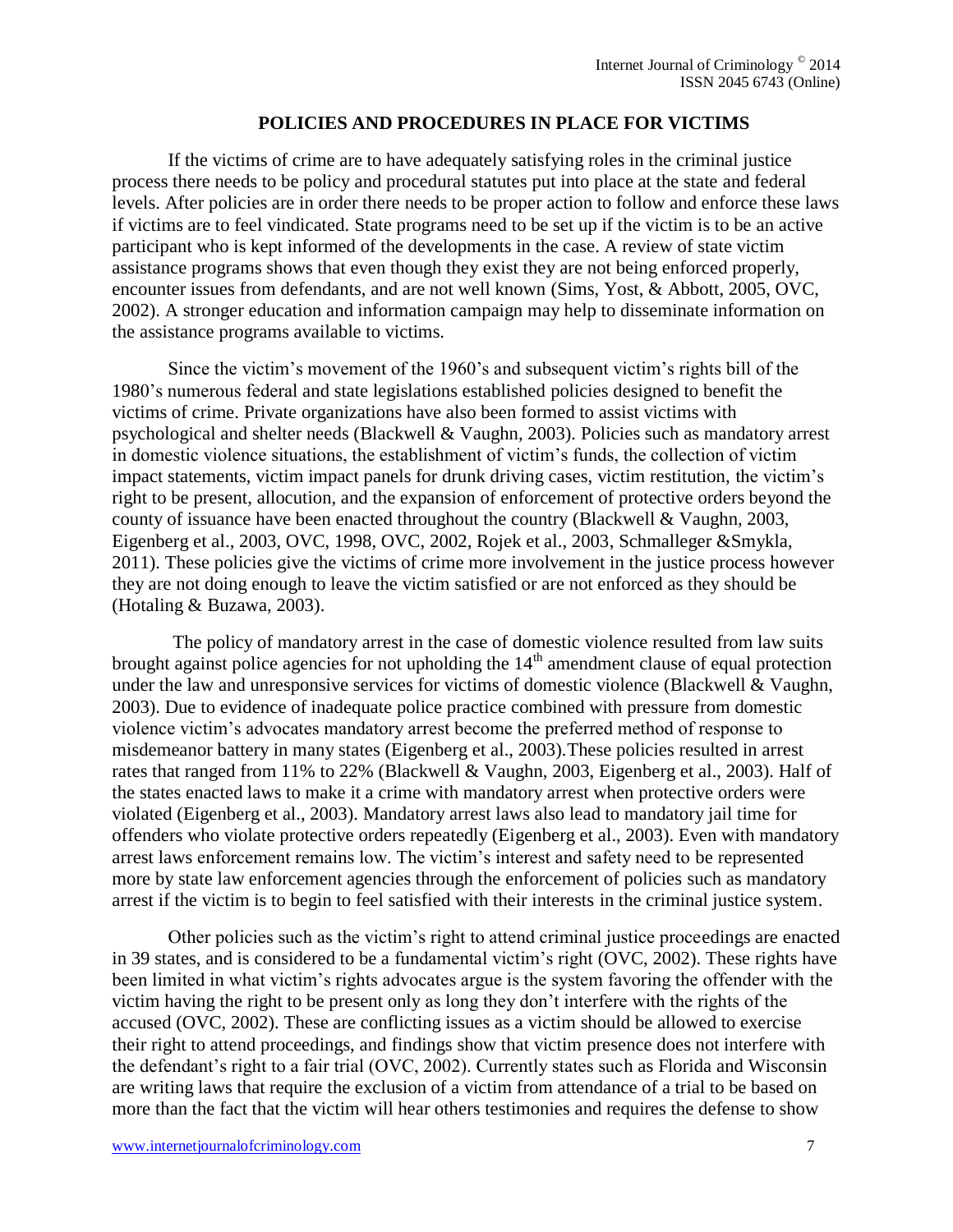that victim attendance would be prejudicial to the offender (OVC, 2002). The victim's right to attend proceedings should not be curtailed in an effort to appease the accused offender. If the defense can present a valid argument that the presence of the victim causes prejudice such as allowing the victim to sit at the prosecution table in Alabama (OVC, 2002) then the right to attend proceedings may be curtailed and the victim sequestered. However, for the victim to be satisfied with their role in the criminal justice process they need to be informed and updated on developments in the case. Allowing the victim to attend hearings is one way to do just that.

Victim's restitution policies have been established in many states. Victim restitution is a policy where the court orders a convicted offender to pay monies to their victim for their losses and suffering based on medical expenses, lost earnings, and victim assistance needs (OVC, 2002). The ordering of restitution to crime victims is a way for the courts to acknowledge that harm was done to the victim even if only on an economic level (OVC, 2002). This acknowledgement can help in easing the victim's frustration with the criminal justice system, and move towards restoring the victim as the goal was prior to the rise of centralized governments (Travis, 2013). Restitution is considered a fundamental victim's right as all states allow the judge to order restitution with some states requiring restitution to be ordered in all cases (OVC, 2002). Even though there are statutes in certain states requiring restitution to be ordered in all criminal cases it is not always the case that restitution is ordered (OVC, 2002). In many cases restitution was not ordered due to the victim failing to demonstrate their loss, the victim failing to request restitution, and an inability to calculate the victim's loss (OVC, 2002). If the offender is capable and fully pays the ordered restitution to the victim and the victim feels satisfied with the amount paid, then the seriousness of the criminal sanction should be reduced in cases where the victim was not physically harmed. In property damage cases where the victim is not forced to miss work or have an extensive recovery time the criminal sanction can be reduced if restitution is paid in full since property damage is mostly measured in the monetary amount done. In cases where the victim is violently harmed restitution should be used to compound the criminal sanction. The courts cannot measure psychological damage that a victim may incur. The non-monetary sanction should be reduced in severity as the state's and victim's needs are balanced.

States throughout the union have established victim's funds for victims of crimes such as domestic violence and child abuse. A victim's fund is used to help victims recover financial losses caused by crime (Fritsch et al., 2004). Offenders were infrequently apprehended or convicted (Fritsch et al., 2004). It was found that about 19% of Schulman et al.'s (1999) survey respondents said an arrest was made for the crime they reported. Offenders were often incapable of paying ordered restitution, so the government becomes the "payor of last resort" in starting victim's funding programs (Fritsch et al., 2004). Many victim funds get their revenues from fees that are issued by the states (OVC, 2003). Indiana for example keeps its general witness victim fund coffers full through imposing fees on marriage licenses (OVC, 2003). States such as Ohio and Utah fund their children's defense fund through imposing a fee on filing for a divorce (OVC, 2003) Other funding options come from special items such as license plates, bonds, and taxes (OVC, 2003). Victim funds are used to assist the victim of crime in the event that their perpetrator is not found, not convicted, or is unable to pay their restitution orders.

Many of the state laws and policies that are believed to benefit and satisfy the victim appear to be based in monetary harm to the victim. If the victim is to experience satisfaction with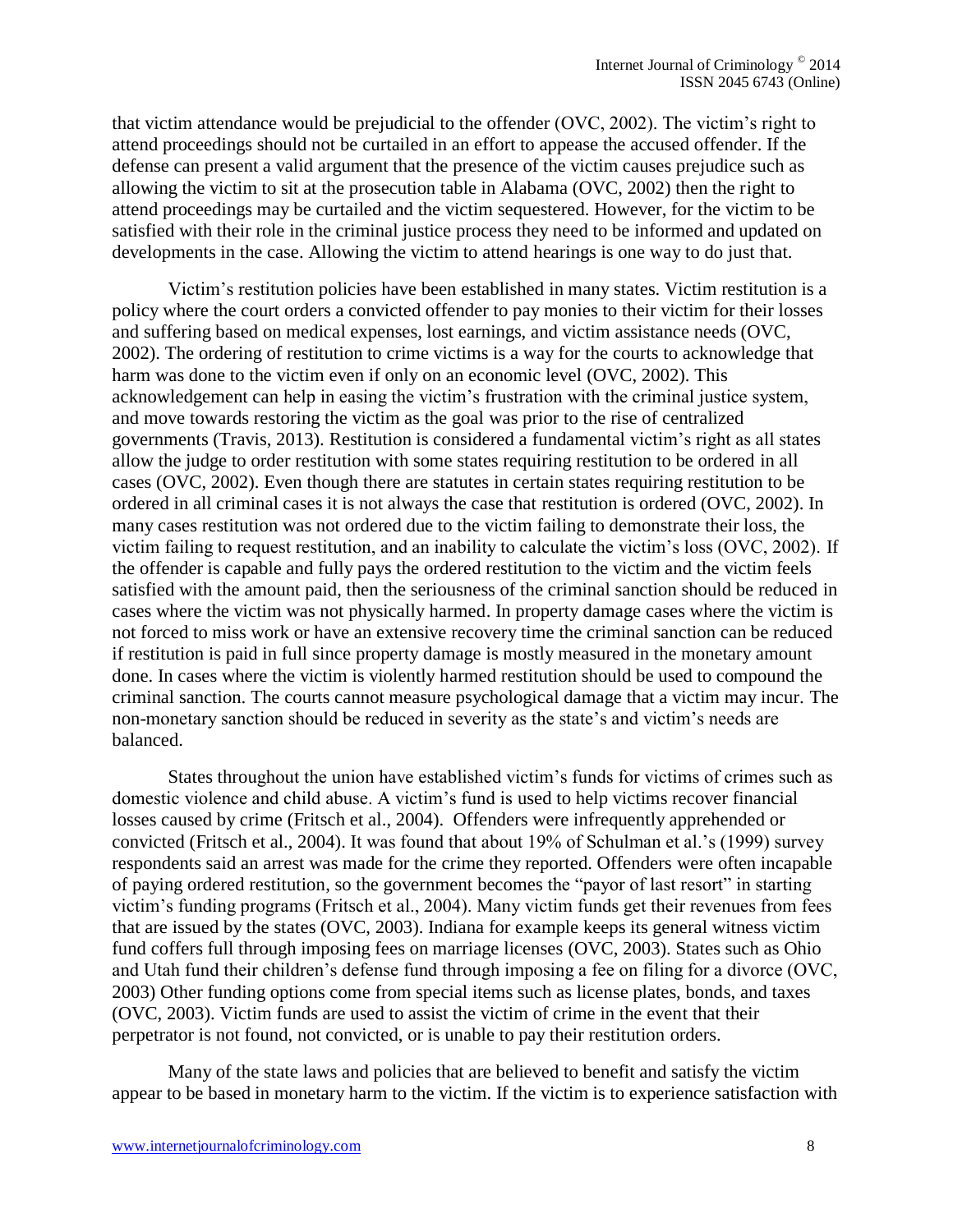their part in the criminal justice process then other matters are going to need to be attended to. Such matters include the physical and psychological well-being of the victim, up to date and accurate information being given by the courts, and some victims wish to personally address their assailant to inform them how the crime had affected the victim's life similar to victim impact panels and restorative justice (Hotaling & Buzawa, 2003, Cassell & Joffee, 2013).

Restorative Justice seeks to reverse the harm that has been done to the victim by a criminal act in a community setting mediating between the victim and members of their family and the offender and members of their family (Cullen & Johnson, 2012, Bazemore, 2005, Rodrigues, 2005). In the restorative justice system the victim becomes central in the criminal sentencing process again, not the courts (Cullen & Johnson, 2012). This model may give victims the ability to be heard as they desire (Wemmers  $& Cyr$ , 2006). In the restorative justice framework the state acts as an arbiter giving the victim a chance to be heard (Cullen & Johnson, 2012). Restorative justice is used in a community setting and has many applications including neighborhood accountability boards where many members of the community volunteer to be involved with the process and juvenile conference committees focusing on reversing harm done by juvenile offenders (Hasset-Walker, 2002, Bazemore, 2005). McCold (2008) sums up the central plan of restorative justice as a victim/offender in person meeting where they decide how to address the sanctions to the crime (Cullen & Johnson, 2012). Restorative justice would satisfy the needs of the victim to have a deep involvement with offenders and the outcome out the case. Restorative justice could be used with the traditional criminal justice system to allow victim and offender mediation throughout the criminal justice process (Wemmers, 2008).

## **DO VICTIM'S RIGHTS POLICIES WORK, ARE THEY EFFECTIVE?**

Victim's rights and funding policies are developed to aid the victim and allow more victim involvement in the justice process, but they are not utilized to their full extent by the state agency or the victims of crime. Some legislative measures have been more successful than others, but all of them have had their own barriers. For example as previously noted Blackwell and Vaughn (2003) and Eigenberg et al. (2003) found that mandatory arrest policies are not highly effective. These practices can be ineffective for a number of reasons such as police agencies being hesitant to remove discretion or racial issues such as effecting communities of color more frequently (Eigenberg et al., 2003). Under mandatory arrest laws arrest rates are still very low ranging from 11% to 22% (Blackwell & Vaughn, 2003, Eigenberg, 2003). Many of the issues complicating policies that enhance the role of the victim in the justice system stem from poor communication amongst state agencies, private organizations, and individual citizens. Other issues to procedures that aid the victim in feeling more personal satisfaction with the results of the criminal justice process can actually cause further victim assistance programs to be initiated. For example, in the case of all states allowing the judge to order restitution, issues caused states to further aid victims with victim's funds to make up the shortfall when offenders did not have the ability to pay their ordered restitution (OVC, 2003, Fritsch et al., 2004).

Sims, Yost, and Abbott (2005) found that only about 3% of victims have reported ever using victim services programs. They also found that only about 43% of victims had been notified of victim service programs to begin with (Sims, Yost, & Abbott, 2005). According to Sims, Yost, and Abbott (2005) 40% of victims do not know what types of services are available. The lack of information provided to the victims of crime may be a reason why states like Texas have a surplus in their victim funding accounts (Fritsch et al., 2004). Langton et al. (2011) found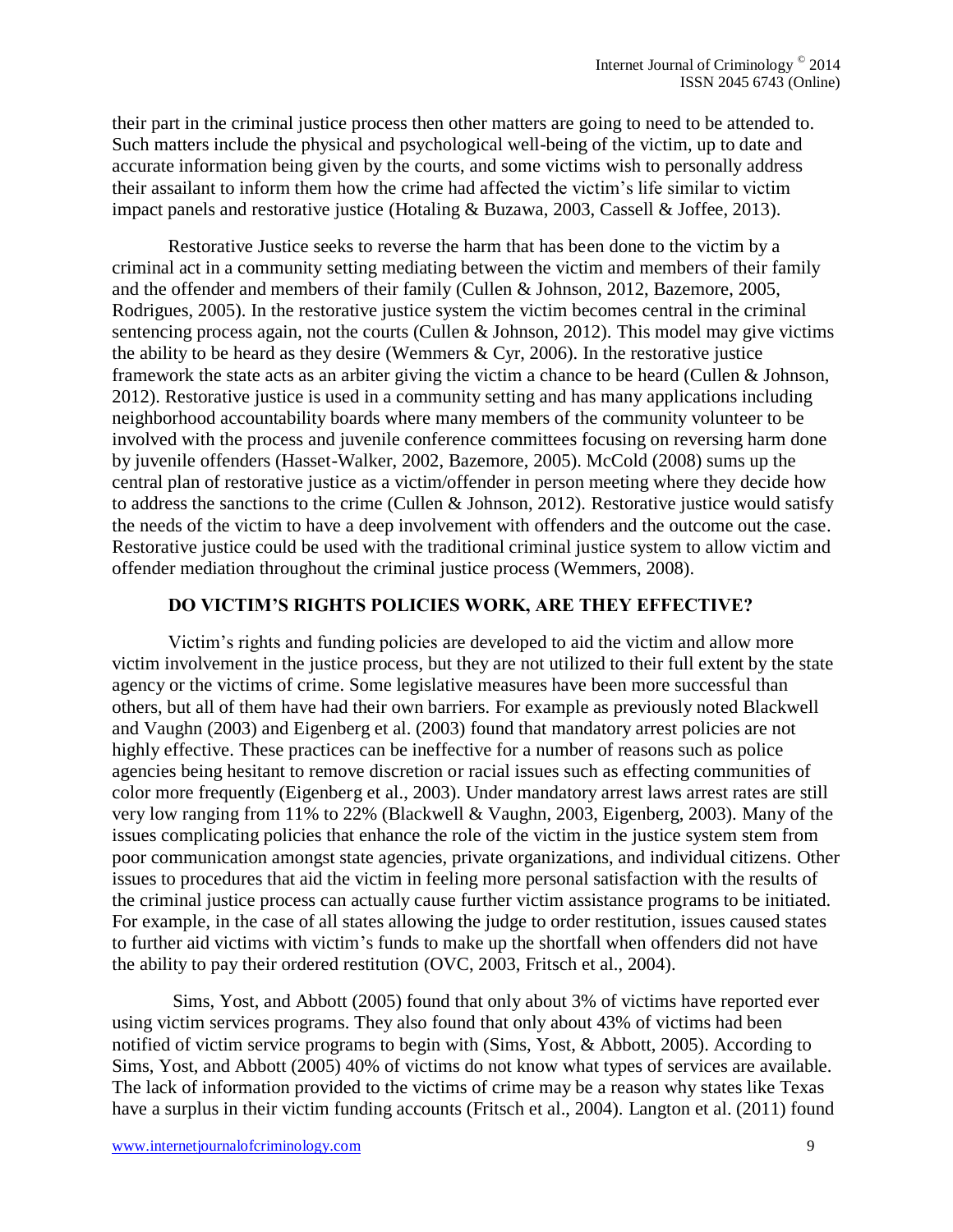that victims who received direct assistance from an agency were more likely to receive a follow up action from the criminal justice system. A greater percentage of victims decide to call the police after they have received services from a victim service agency (Langton et al., 2011). Langton (2011) also found that rape and sexual assault victims receive the most direct assistance and that females sought assistance far more often than males did. It was also noted that household, ethnic, and individual characteristics affected using victim assistance (Langton et al., 2011). This may be related to Hotaling and Buzawa's (2003) finding that many minorities distrust the justice system than do non-minorities. The need for victim services despite the low usage numbers still exists. Males and minorities are driving the usage statistics down as are repeat domestic violence sufferers (Langton et al., 2011, Hotaling & Buzawa, 2003). Getting the information in clear, concise, and user friendly formats will help get more victims involved and use the service programs that have been built for them (IACP, 1999).

It would appear that even though state statutes strive to provide for the victim in their time of need they are not operating properly as planned. The Office for Victims of Crime (2002), Sims, Yost, and Abbott (2005), and Fritsch et al. (2004) have demonstrated that even when laws are made in favor of the victim there are many barriers to their effective use. Some of these barriers include ineffective communication to the victim that programs exist, confusion on the part of law enforcement officers, and offender inability to pay restitutions to victims (Fritsch et al., 2004, Sims, Yost, & Abbott, 2005, OVC, 2002). The groundwork has been laid, but enforcement needs to be strengthened in order for victim policies to have an effect of victim satisfaction with their role in the criminal justice process.

## **SHOULD THE VICTIM HAVE A VOICE IN THE JUSTICE PROCESS?**

Victims of crime should have a voice at trials and sentencing. According to Wemmers and Cyr (2006) victims do not just want to make demands, but they want their voices to be heard regardless of the outcome. Victims want to express their desires and have their point taken into consideration (Wemmers & Cyr, 2006). Even though the state is the official administrator and sanctioning body, the state is not the only one who the perpetrator has offended against. There is a separate civil court for the resolution of individual disputes however the civil courts do not hear criminal cases and victims may not be able to directly state how their interests were impacted by the crime (US Courts, 2012). Balancing the competing interests in the criminal justice system requires sanctioning of the offender who caused harm to a victim. This especially applies to cases where the crime committed was violent such as rapes, domestic violence, armed burglary, and assault/battery. The state often plea bargains with offenders, treats the victim as a  $3<sup>rd</sup>$  party, gives the victim no say in the process, and does little to help the victim (Cullen & Johnson, 2012). There is also an individual victim who needs to be actively involved in the process to feel satisfied, not re-victimized, and comfortable cooperating in the future. The victim needs to have their story heard to play their active participant role in the criminal justice process. Civil courts do not allow this and have similar outcomes as restitution orders (US Courts, 2012). That is civil courts are based on monetary retribution lacking the psychological gratification that victims seek. Victims want their impact known and accounted for.

Courts throughout the country have utilized the collection of victim impact statements (Davis & Smith, 1994). According to Professor Mary Gianni (no date) the victim gains access to a forum that directly and individually acknowledges their suffering through impact statements (Cassell & Joffee, 2013). Opponents to the use of victim impact statements in the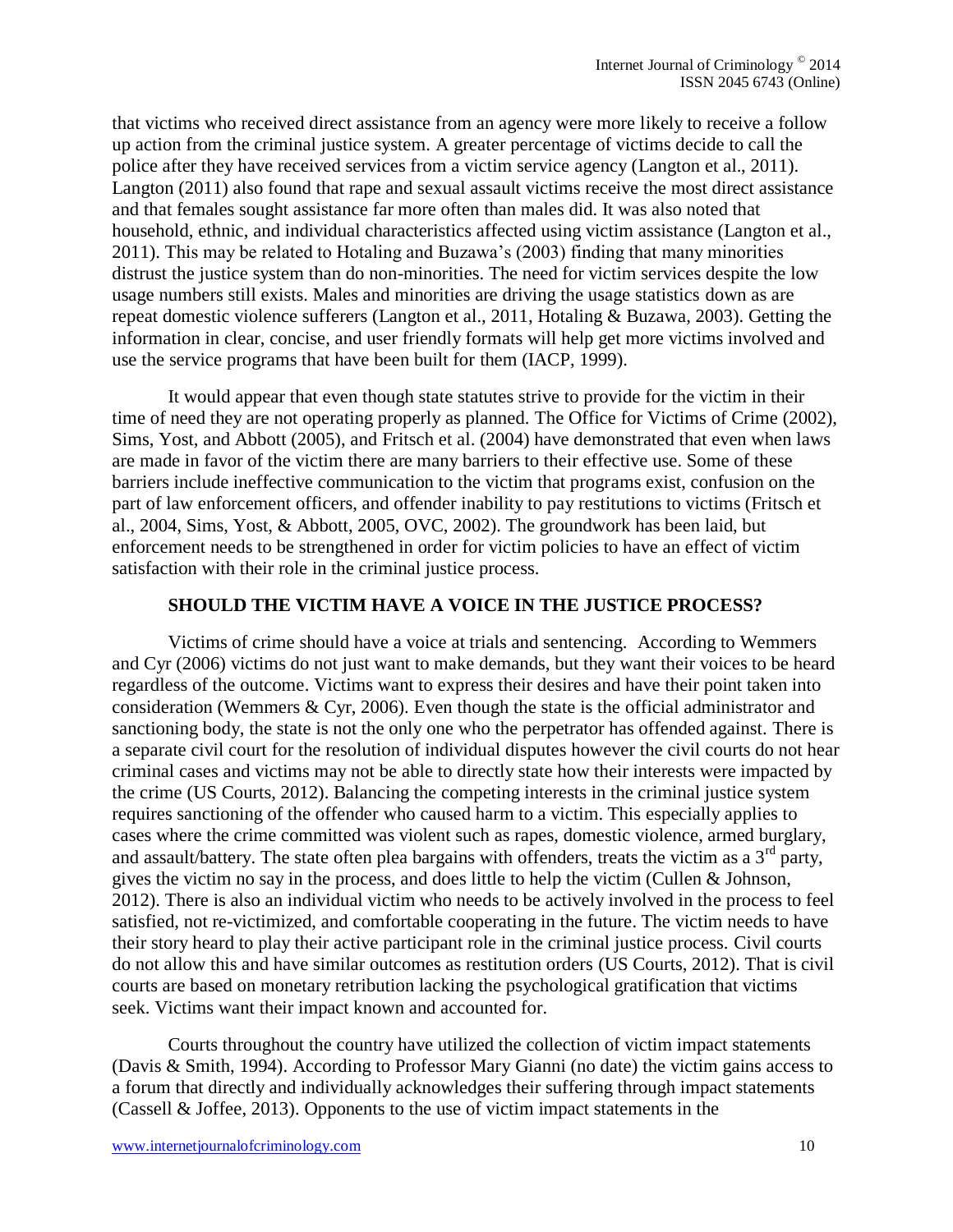pretrial/presentence proceedings claim that victim impact statements sway the courts towards harsher disproportionate sentences for the offender (Davis & Smith, 1994). This concept, however, is not supported by research. Davis and Smith (1994) found that in Bronx County New York courts that the presence of a victim impact statement in the case file did not significantly affect the sentence of an offender. There was also no finding that victim impact statements caused special sanctions, and that victim impact statements had no relationship with offender sentencing (Davis & Smith, 1994). According to Erez and Tontodonato (1992) many victims were unaware as to what a victim impact statement was. In 37% of case files victim impact statements were missing, and in files that contained a victim impact statement 53% had remained unopened (Davis & Smith, 1994). Davis & Smith (1994) note that victim impact statements may not be the way for victim participation in the court process, and that statements may not have given victims a meaningful voice. The goal is psychological gratification of being heard, let it be done in a ceremonial way where justice is seen and done (Erez & Tontodonato, 1992). When filling out a victim impact statement, victims come to expect to be influential in sentencing, when this does not occur their feelings of victimization become compounded thus feeling as though they were the victims of crime and of the criminal justice system (Erez & Tontodonato, 1992). Erez and Tontodonato (1992) found that victim's feel dissatisfied with the justice system which reflects on the system's ability to resolve the victim's conflict with their offender and give the feeling that justice has been served. 42% of victims feel that the justice system does not do enough to help victims (Erez & Tontodonato, 1992). Cassell and Joffee (2013) note why the criminal justice system should be concerned with victim satisfaction according to a federal judge "victims voices are important, because even if a victim has nothing to say that would directly alter the court's sentence, a chance to speak still serves important purposes."

Another mechanism that is used to give victims voices in the criminal justice process is the victim impact panel. In 1982 Mothers Against Drunk Driving introduced victim impact panels as a restorative justice approach to victim involvement (Rojek et al., 2003). A victim impact panel is a forum for victims of drunk driving incidents to share their experiences with convicted DUI offenders under the order of a judge (Rojek et al., 2003). Each victim in a victim impact panel gets 10-15 minutes to present their experiences followed by a question and answer session (Rojek et al., 2003). Victim impact panels give the local community a say as to how victims were affected directly to the offender as opposed to going through the centralized state in hopes that a victim's voice will be heard (Rojeck et al., 2003). Though, the victim impact panel does not allow for the victim to have a say in the sentencing of an offender they do give victims direct communication with offenders, and an opportunity to have an impact on the offender's future behavior.

## **WHY CRIME MAY NOT BE REPORTED**

If crime victims are to have a strengthened role in the criminal justice process then the victims themselves need to report their victimizations in higher numbers. Researchers have been studying the reasons why victims report crimes in such low numbers. As of 2000 only 49% of violent crime was reported to the police (Hart, 2003). According to Baumer et al. (2003) in the redesigned NCVS sample from 1992 to 2000 31.2% of rape victims sampled said they reported crimes to the police. This number is an improvement compared to rapes reported to the police prior to the 1970's, but it has remained stable since, and is still relatively low (Hart, 2003). The reasons for non-reporting are varied however multiple researchers tend to find the same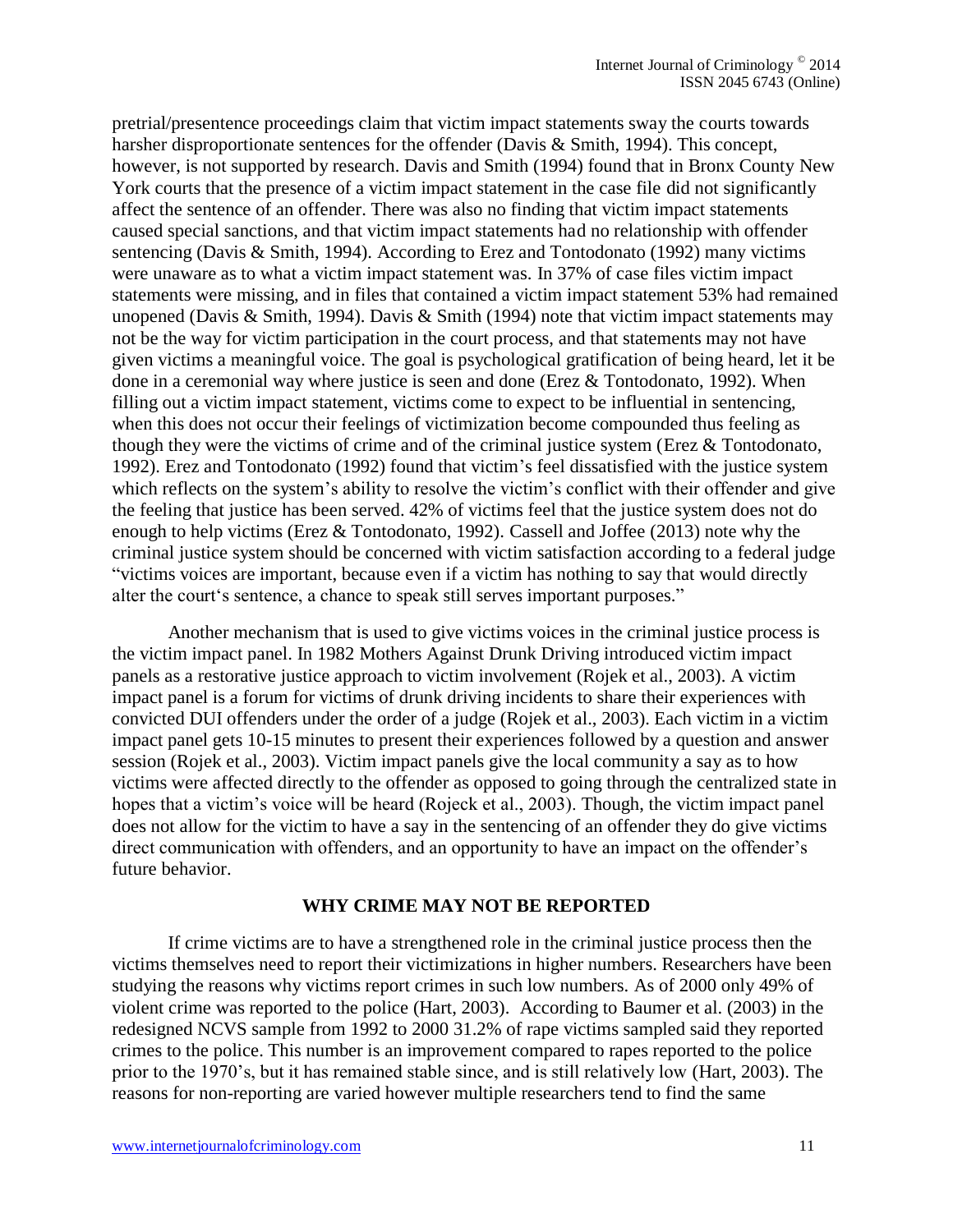conclusions in different studies. There are 3 key reasons that victims chose not to report their victimizations to the police. First, victims dealt with their offenses in a private manner (Hart, 2003, Langton et al., 2012). Second, victim's believed that their victimizations were not important enough to warrant police action (Hart, 2003, Langton et al., 2012). Third, victims have a growing concern that the police could not or would not help with their cases (Langton et al., 2012). Langton et al.'s (2012) research found that among the violent crime not reported to the police 34% was not reported because the victim dealt with the crime in a private manner. Hart (2003) backs up this finding by highlighting the use of personal resolutions by victims. As for victim's growing concerns about police ability to help it was found that from 1994 to 2010 the amount of victims believing the police could not help doubled from 10% to 20% (Langton et al., 2012). If this is part of a measure of victim satisfaction then it should be a point of concern. As previously stated victim satisfaction is important when it comes to reporting future crimes. If this doubling of victims who believe the police could not help is an indication on future crime reporting then we can expect the number of unreported crimes to continue to rise.

# **CHANGES THAT SHOULD BE MADE TO IMPROVE THE JUSTICE PROCESS AND VICTIM'S STATUS**

Changes need to be implemented to address victim dissatisfaction with the criminal justice process. Research confirms that victims are largely uninformed of or dissatisfied with the criminal justice procedures (Fritsch et al., 2004, OVC, 2002, Erez & Tontodonato, 1992, Langton, 2011). Changes that should be implemented include police agencies informing victims of their rights at the location of the crime, courts maintaining communication with victims to inform the victim of updates in the case, stronger enforcement of current policies, encouragement to be involved with victim's assistance organizations, allowing the victim a voice in the sentencing process by making victim's voice laws that give victims a right to make a statement at sentencing hearings (Worrall, 2008), extend federal allocution for violent and sex crimes to the states making allocution a policy for all violent and sex crimes (Schmalleger  $\&$ Smykla, 2011) and using restorative justice methods for minor non-violent crime. Making these changes would go a long way in the lines of victim satisfaction with the criminal justice system and leaving the victim satisfied with their enhanced role in the process. A key issue for victim satisfaction as found by Hotaling and Buzawa (2003) is the amount of control that victims feel that they have in the justice process. Even if the sentence for an offender is not exact to the victim's recommendations the psychological gratification (Erez & Tontodonato, 1992) of inclusion and voicing in sentencing may return that feeling of control to victims when measures enhance and allow victims to become active participants in the process (Hotaling & Buzawa, 2003, IACP, 1999).

Communication has been a key issue when discussing victim's rights, victim's access to assistance, and notification from the courts on trial updates. Many times the victim is unaware as to what their rights are. The information provided to the victim from the police has been noted as the most important method to supply the victim with information (Parent et al., 1992, Fritsch et al., 2004). Fritsch et al. (2004) found that in Texas only 35% of law enforcement officers carry literature on victim's funds in their duty cruisers. Sims, Yost, and Abbott (2005) found that 40% of victims did not know what services were available to them. Fritsch et al. (2004) suggests simple solutions to the police for dispersing information on the victim's rights issue. Keep it simple, do not extensively educate as this can lead officers to be confused, and supply and direct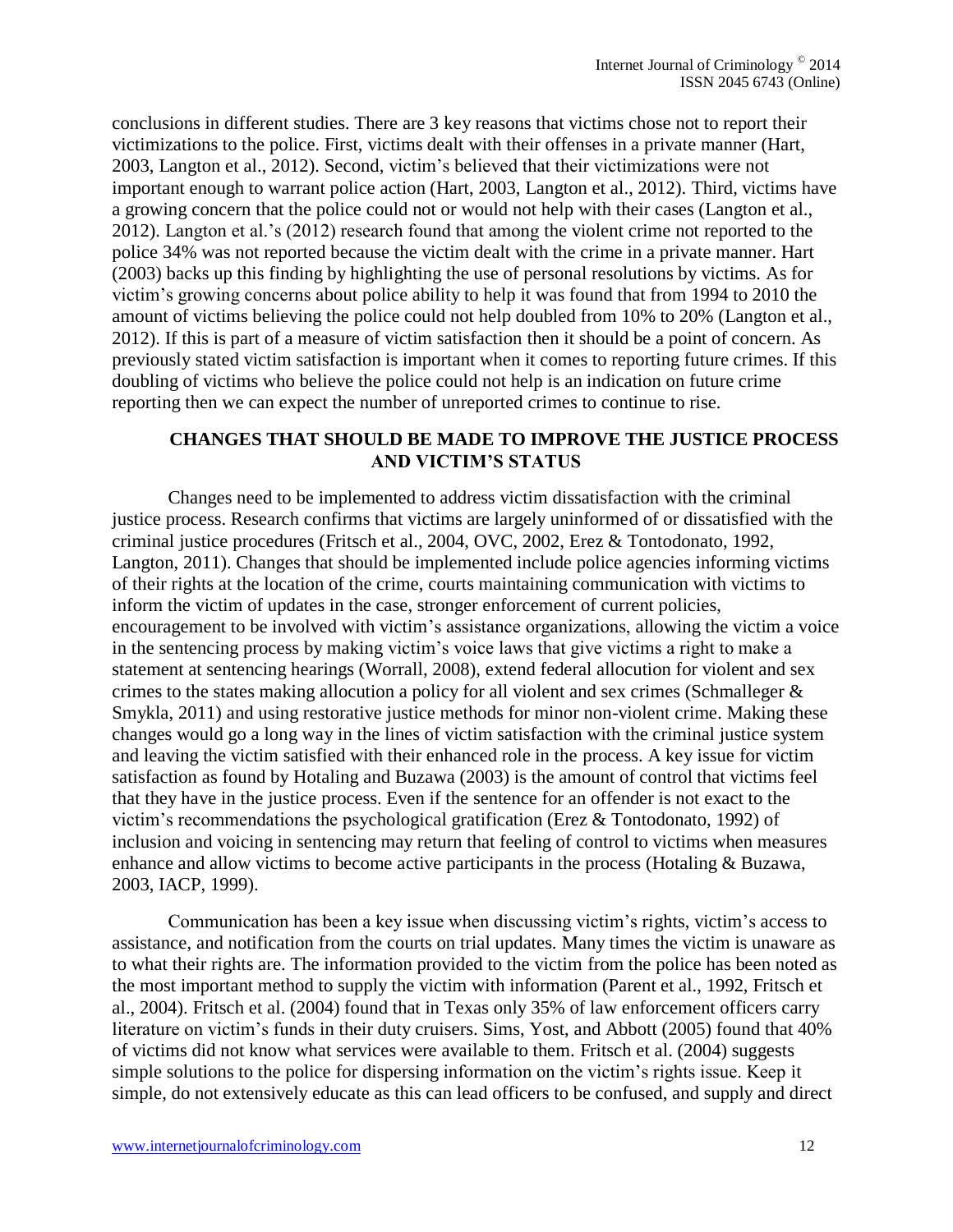meaning give officers a supply of information brochures on victim services and direct them to hand brochures out at all crimes where an injury occurred (Fritsch et al., 2004). Another form of communication between public agencies and victims concerns the filing of a victim impact statement. Erez and Tontodonato (1992) state victims would believe that their statements are strongly considered during sentencing. Davis & Smith (1994) found that what victims expect concerning their impact statements was not a factor in the court use of impact statements. A suggestion of communicating realistic sentences that are allowed in the state sentencing guidelines, considerations in the justice process, and blockings of maximum sentences could avoid added frustration to the victim by the criminal justice system pertaining to their expectations of victim impact statements (Erez & Tontodonato, 1992).

The victim's Satisfaction model developed by John Stickels (2008) should be implemented into the modern criminal justice philosophy. This model seeks to recognize that victims are the ones who are primarily harmed by crime and that the criminal justice system should be responsive to the victim's needs (Stickels, 2008). The victim satisfaction model differs from traditional criminal justice philosophies in that it focuses on the victims of crime and not the defendants (Stickels, 2008). There are 3 main tenets to the victim satisfaction model. They are; 1.) The crime victim becomes a de facto party to the prosecution with an active role in the criminal case moving the criminal system in the civil system direction. This is important as it allows victims to participate meaningfully in the justice process (Stickels, 2008). 2.) The prosecutor takes the role of representing the victim and makes decisions in favor of what the victim desires. This creates an attorney client relationship with the goal of satisfying victims (Stickels, 2008). 3.) Victim satisfaction becomes a primary goal of the criminal justice system (Stickels, 2008). No model can achieve full victim satisfaction with the sentencing outcomes of all criminal cases. The victim satisfaction model however adds to the psychological gratification of the victim and higher satisfaction rates by making victim satisfaction the primary determinant of the prosecution (Erez & Tontodonato, 1992, Stickels, 2008). State's should change the definition of crime from solely violating against the state or society and include in the definition transgression against an individual making justice for individuals the new objective of the criminal justice system (Stickels, 2008).

Communication between the courts and the victims also needs to be improved. Victims believe notification and involvement with the trial and sentencing are very important (Schulman et al., 1999). According to Davis and Smith (1994) many times the victim impact statements are not considered important. In a study conducted by Davis and Smith (1994) only 3 out of 22 prosecutors thought that judges used victim impact statements in sentencing, 37% of case files contained victim impact statements, and of that 37% that contained victim impact statements 53% remained unopened. Erez and Tontodonato (1992) found that victims were frustrated with the lack of involvement in the decision making process. Rape victims who were more involved in the process linked satisfaction with feeling understood and being informed throughout the case (Erez & Tontodonato, 1992). In their study Erez and Tontodonato (1992) found that 62% of victims said that they had filled out a victim impact statement while 32% said they did not. Given the previous numbers of 37% of case files containing victim impact statements and 53% being unread coupled with only a 62% collection rate demonstrates that the victim does not have a voice in the criminal proceedings (Davis & Smith, 1994, Erez & Tontodonato, 1992). Of the 32% who said they did not file a victim impact statement half did without knowing it (Erez  $\&$ Tontodonato, 1992). Due to these findings public agencies such as the police and courts should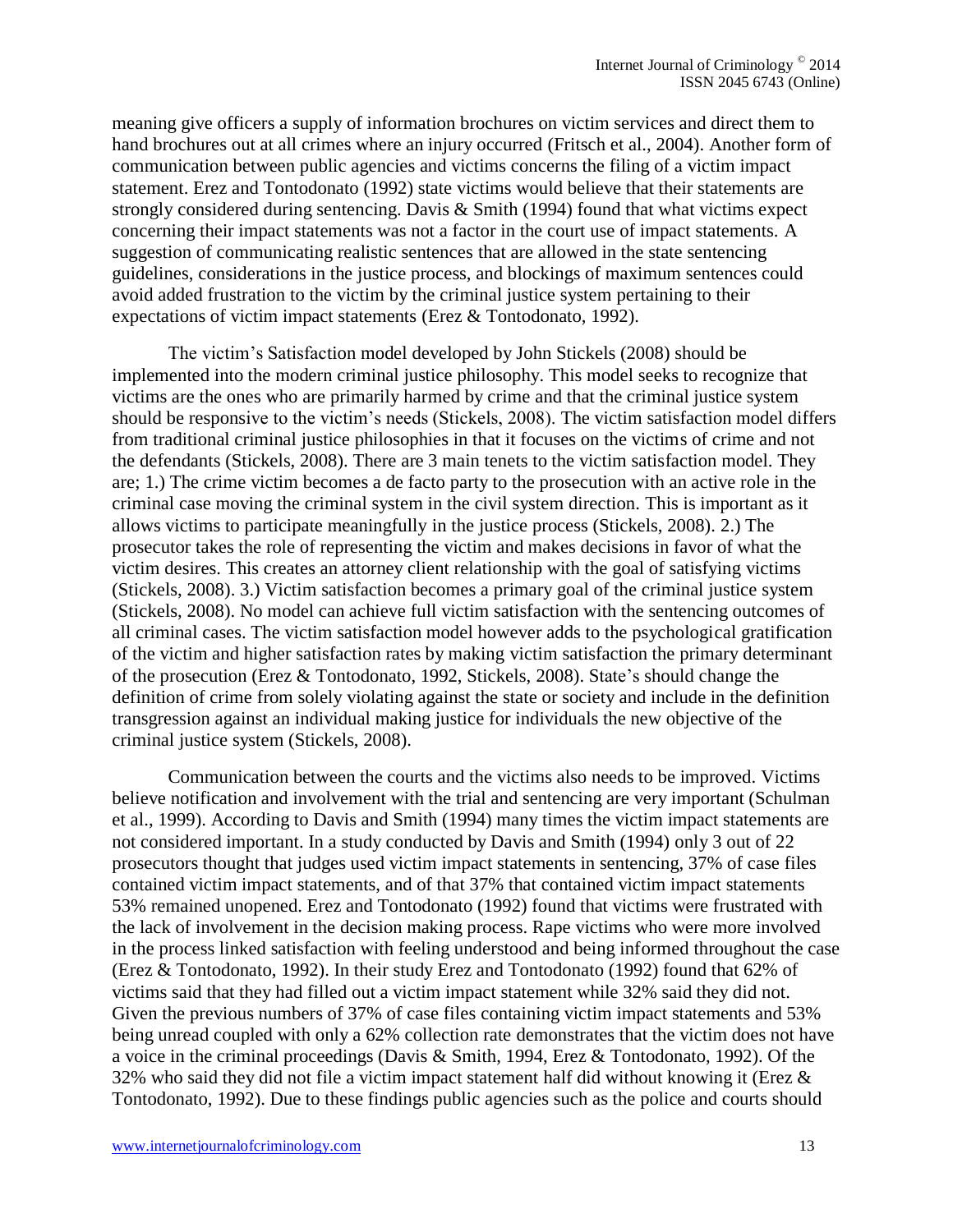seek to increase open communications with the victims of crime. Communication should be enhanced throughout the process by both the victim of the crime and the state agency. Enhancing communication between state bodies and individual victims is a way for victims to be heard by the justice system which is something that victims want (Wemmers and Cyr, 2006).

The policies that exist for the victims of crime should sufficiently add to the satisfaction of victim needs. The public and private funding and assistance organizations available cover a wide range of victim needs such as funding, counseling, shelters, and protection for victims of crime. These programs and policies should be more consistently enforced and applied and not left by the wayside for victims to not take advantage of. For example, one policy that is not effectively enforced is the mandatory arrest policy for domestic violence events. This is a victim protection policy that requires law enforcement officers to make an arrest in the event of a domestic violence incident (Blackwell & Vaughn, 2003). This has not been consistently enforced and still keeps arrest rates low (Eigenberg, 2003, Blackwell & Vaughn, 2003).There should be campaigns to educate the public, staff the victim service programs, and broaden the types of programs for victims (Sims, Yost, & Abbott, 2005). The victims of crime, after learning of the rights and policies that benefit them could gain access to programs and become more satisfied with the criminal justice system in the future. Should the victim not want an arrest the state should take a victim statement outlining why the victim does not want an arrest then consider the victim's and the public's safety when deciding to make an arrest. In the case of property crimes the state should be willing to grant the victim's wishes as long as there was no injury to any persons in the commission of the crime. If the crime is violent in nature, then the state should work with the victim to seek a sentence that maintains public safety, if the victim still wishes not to go forward then the state should sentence based on public safety concerns.

Giving the victim more influence in sentencing similar to what victims get in parole hearings may lead to more victim satisfaction in the criminal justice process. Pasronage et al (1994) found that victim participation is the strongest indicator of whether parole was granted or denied (Morgan & Smith, 2005). Offenders may not agree with this process. Offenders should also be offered the chance to speak with victims and at the parole hearing to come up with a compromise pertaining to the victim statements and offender rehabilitation. According to the OVC (2002) the right for the victim to attend the court proceedings has been restricted. However, the right to attend parole hearings has not. Crime victim's research demonstrates that victims feel dissatisfied with criminal justice proceedings, but when they are actively present in parole proceedings have a strong effect on the outcome (Erez & Tontodonato, 1992, Morgan & Smith, 2005). A strong effect on court decisions can add to the victim's overall satisfaction. If they had the same strong effect on sentencing as parole the victim may get their needs met without interfering with inmate release or rehabilitation at the time of parole. Worrall (2008) notes that victim's voice laws give the victim the right to be present and make a statement at the sentencing hearing. Victim's voice laws should be written in states that currently do not have one on the books. They may not be uniform, but voicing at sentencing aids in satisfaction, and being heard is something victims want. Victims may feel satisfied with their involvement in the process as opposed to frustration with the criminal justice system should changes be enacted that give the victim the same voice in sentencing as they receive in parole.

The Office for Victims of Crime makes several recommendations in their 1998 bulletin that could help improve the satisfaction of the victims of crime. Victims should be included in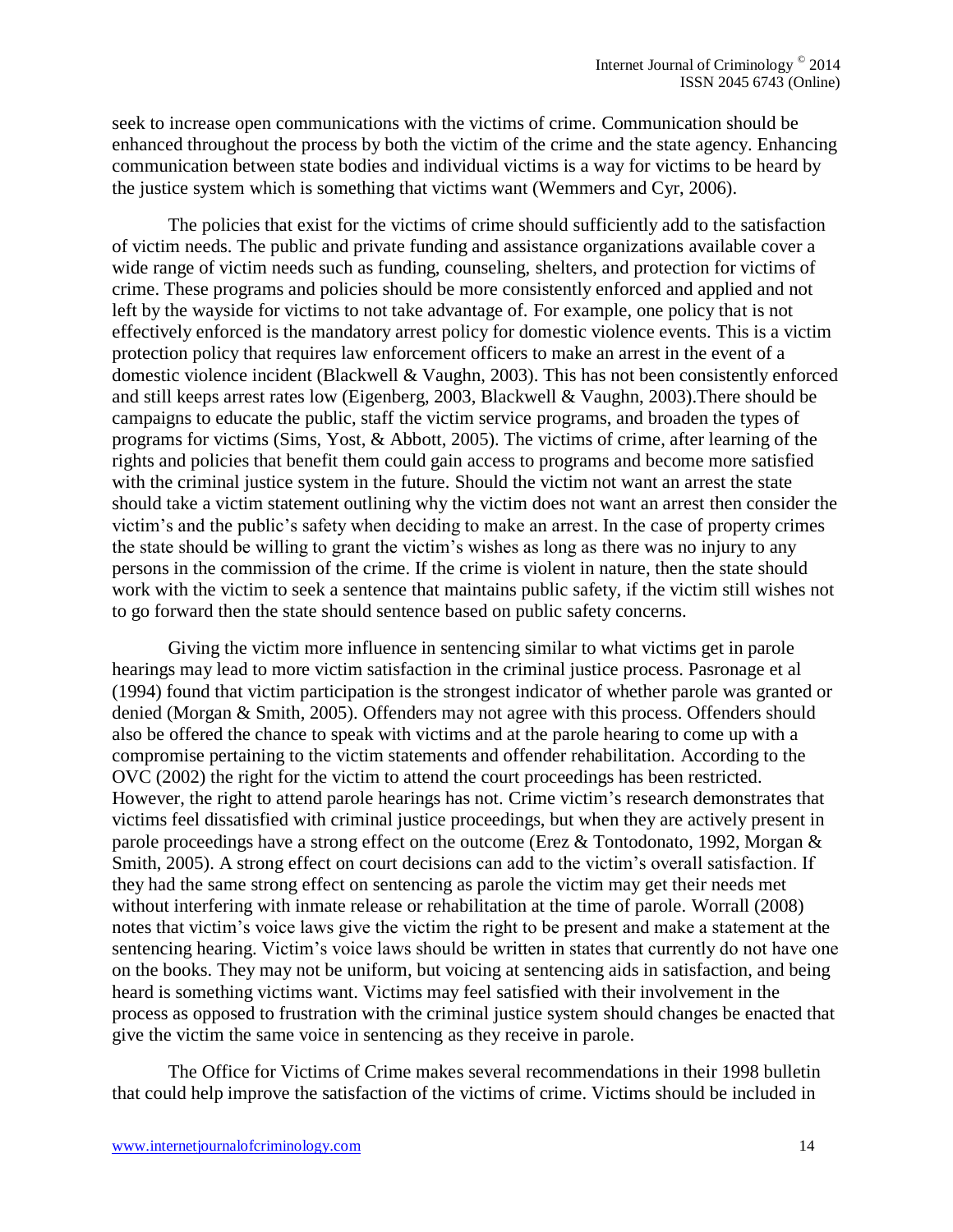the development and implementation of all programs provided to victims (OVC, 1998). This inclusion of the victim can help balance the public, state, and individual competing interests involved in the justice process by having victim input help develop programs that assist the victim in recovering from crime. A second suggestion from the Office for Victims of Crime (2002) is to have victim service providers work with their community to ensure that there is adequate support for victims. Victims need adequate support and control in their time of great need (Hotaling & Buzawa, 2003, IACP, 1999). Giving victims a feeling of control and adding support mechanisms can help in improving their satisfaction in the justice process. This can be used in combination with neighborhood accountability boards to have the victim restored to their original state in their community with members of the victim's family, the victim, and the offender (Bazemore, 2005). The Office for Victims of Crime recommendations are similar to restorative justice principles in that they focus on a community centered approach that is highly inclusive of the victim. These suggestions require a strengthening of role of the victim in the justice process.

Kilpatrick et al (1998) also suggests implementing changes to benefit the victims of crime. Victim's advocates were asked how to improve victim services and they responded with 3 main categories; increasing education of funding sources, increasing training, and increasing enforcement of existing policies (Kilpatrick et al., 1998). The study also suggests further changes. The first is to keep the victim informed and provide them the opportunity for input (Kilpatrick et al., 1998). The second contrary to Fritsch et al.'s (2004) finding is to have an aggressive education program for criminal justice professionals and victims a like (Kilpatrick et al., 1998). Finally, create ways to ensure that criminal justice officials are informing victims of their rights and to provide a way for victims to enforce their rights (Kilpatrick et al., 1998).

To implement these changes will take a substantial amount of time. Changing the operations of the current system is not an easy task. Victim role changes in the criminal justice system will require testing to see if they are effective and evidence based (Cullen & Johnson, 2012). Even though these recommendations may be good at strengthening the victim's role they may be harmful in other aspects of the criminal justice system. Having gains for victims in sentencing comes with a cost for defendants (Travis, 2013). When victim roles are broadened offender roles become secondary. These suggestions focus on changing the victim's role to be similar to what it was at the onset of the criminal justice system, and having sentencing statements become similar to parole voicing while seeking victim satisfaction. However, given the power of central governments and the quantity of cases that the courts have experience in dealing with these suggestions should not restrict their power entirely. As previously noted according to Scott and Steinberg (2008) the state has the duty of keeping public safety. The state may need to intervene for cases of individual safety for victims in certain situations such as violent domestic abuse (Hotaling & Buzawa, 2003). The state needs to make sure offenders are not too severely sanctioned for lower level crimes. If the state's power were to be too severely restricted in some cases a violent offender may go free upon being forgiven by a victim while in other cases the victim may seek to sanction an offender too harshly for the crime committed. These suggestions seek to find a balance between the competing interests at play between the victim, the state, and the offender in the criminal justice process with an emphasis on giving more power to the victim than in recent decades.

#### **FURTHER ISSUES**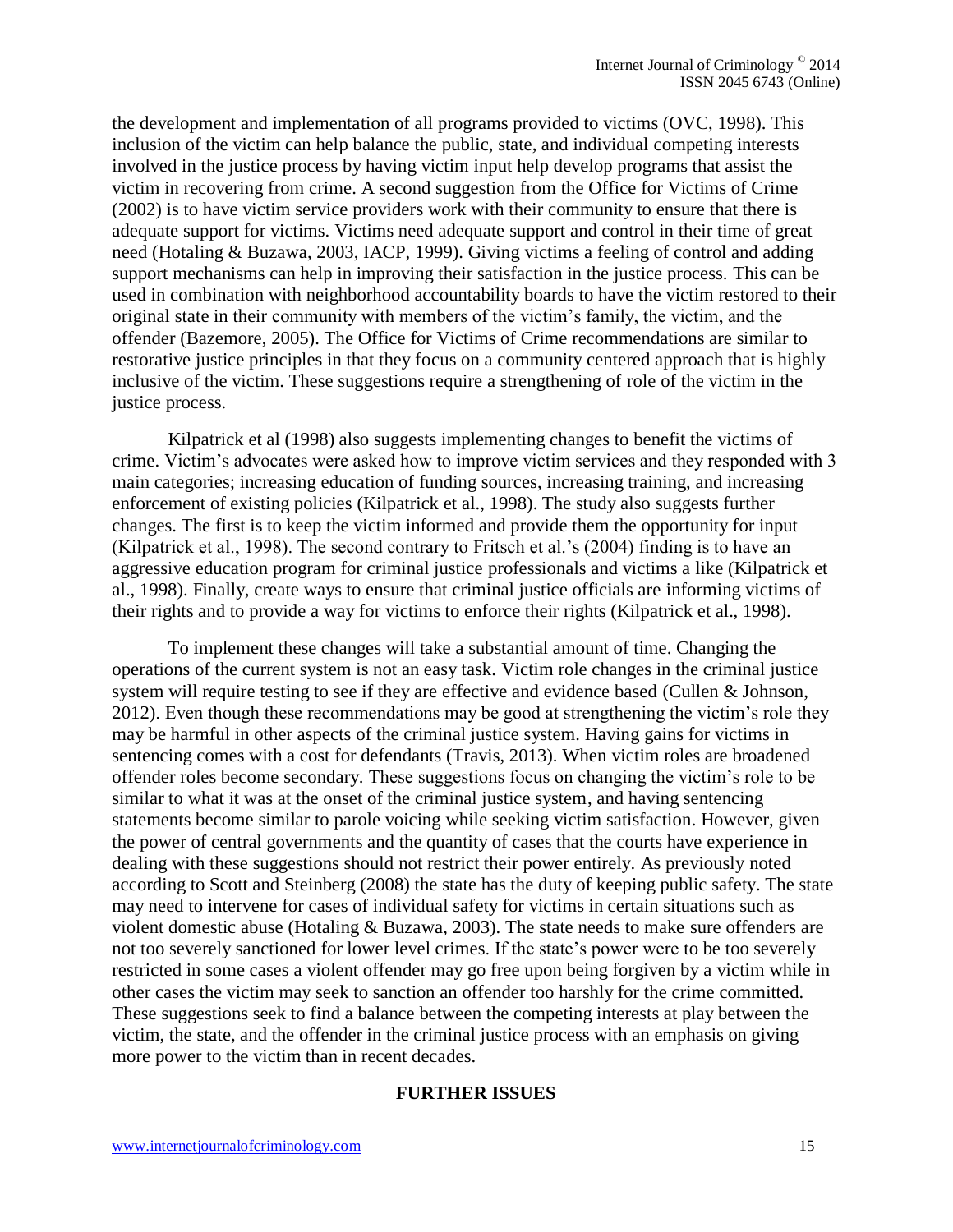Strengthening the voice, the taxing of resources available to the criminal justice system, and deciding which offenders and victims should go through the restorative justice process cannot be implemented simply. There are further considerations that need to be addressed. To give the victim the same role in initial sentencing as they have in the parole process would be challenging legislatively (Morgan & Smith, 2005). Currently, the justice system allows the courts the final say in what punishment an offender receives (Travis, 2013). Laws would need to be changed and the status quo would need to be challenged (Davis & Smith, 1994), neither of these would be a quick or easy process. They would involve a great many players in the criminal justice and legal systems. Nonetheless, changes should be made to change the victim's role and have one of the goals of the justice system be to seek victim satisfaction.

Strengthening the victim's role in the justice system to include a say in sentencing, being an active informer, and being adequately informed of process developments would be a big demand on professionals of the criminal justice system and victim's rights advocates. Baumer et al. (2003) found that police notification for rape increased by both victims and third parties during the 1970's and 1980's leveling out in the 1990's. These increased reporting could cause more calls for service and an increased case load on law enforcement officers and prosecutors. Kilpatrick et al. (1998) found that according to victim service officials, resource limitation was the main reason that they were not able to conduct their duties. Local program operators even in strong victim protection states felt that their funding for programs was not enough (Kilpatrick et al., 1998). Victim service providers stated that funding for more staff was needed more than any other need (Kilpatrick et al., 1998). In both weak and strong victim protection states service providers claimed to need funding for more staff resources to reduce delivery issues (Kilpatrick et al., 1998). To further the goals of victim's advocates the criminal justice system may become overtaxed in its use and allocation of resources.

Restorative/community justice programs require volunteers to operate them at the neighborhood levels. Getting enough volunteers and community participation to make neighborhood accountability boards and juvenile conference committees an effective method for victim inclusion will be difficult. In a cliché argument the economy is not roaring, and people have families to take care of. The basic work/living system that is currently in effect may inhibit the time that community members have to dedicate to being involved in a community/restorative justice program. Restorative justice has also been shown only to be effective in cases for low level offenders. It does not do enough to change the behavior of serious offenders and extensive rehabilitation is needed for severe offenders (Cullen & Johnson, 2012). Restorative justice models may not work in violent crime cases such as rape and repeated domestic abuse. Bazemore (2005) notes that community justice concepts are incomplete and need emphasis on victim, offender, family, and neighborhood participation.

What is the criminal justice system to do with juvenile offenders who do not have the same culpability or cognitive abilities as adults (Scott & Steinberg, 2008) There are options such as mitigation for immature juveniles who meet the requirements for criminal responsibility, but do not deserve the same punishment that adult offenders get (Scott & Steinberg, 2008). In the case of changing the victim's role to be actively involved in sentencing what if the victim is a juvenile? If the crime involves a juvenile offending against another juvenile and research shows that juveniles are not fully cognitively developed it would be difficult to ascertain what the victim's role should be in this case. What if the crime involves a juvenile offending against an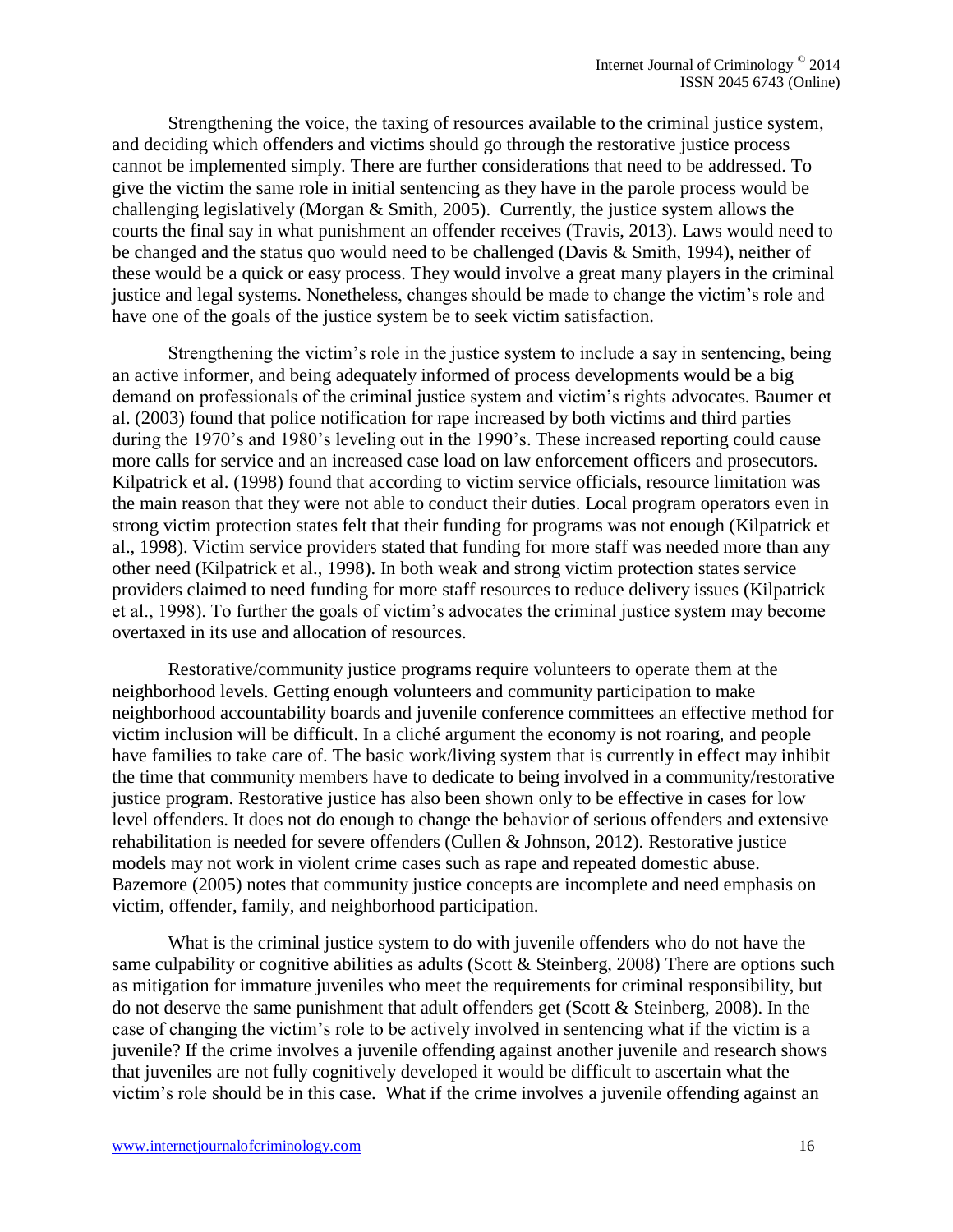adult? A deeply involved victim who has the right to a say at sentencing may cause excessive harm to a juvenile. This issue will require vast research to balance the competing interests of the victim, offender, courts, parents of the victim/offender, and juvenile justice departments.

In unique cases such as when a victim is willing to forgive their offender and wishes to have no part in the criminal justice process then it is the state's job to prosecute the offender in the interest of public and individual safety. In some cases it is the responsibility of the state to protect victims who may be in danger if they do not move forward with prosecuting an offender (Hotaling & Buzawa, 2003). If the crime is a non-violent property crime with minimal property damage then in the interest of victim satisfaction the state should be willing to negotiate with the victim to find a compromise for what the case outcome should be. The case should not be dropped if it is a violent crime and the victim wishes not to move forward. The state needs to ensure that violent criminals are not free to roam the street and should be incapacitated for their crime. The incapacitation effect will reduce any immediate crimes a forgiven violent offender would commit (Cullen & Johnson, 2012) if the state were not to act in the interest of public safety. In this unique case the state should no longer act as an arbiter and use its power to sentence the offender as it sees fit. The victim who forgives their offender and expresses no desire for participation in the sentencing process should still be informed of outcomes in sentencing. This issue presents no discernible way to balance the state's power with that of the victim. In this issue the state would end up with full power in the criminal proceedings for violent offenders.

The criminal justice system should not abandon its current practices entirely. The criminal justice system should place more concern on the level of satisfaction that victims experience when working with the system. The justice system can combine current practices with key points from models such as restorative justice and victim satisfaction. The courts could use more victim impact statements when deciding on the sentence an offender will be given. Courts and prosecutors could also focus less on the rights of the offender and more on the rights of the crime victim. The justice system could use restorative justice models for low level offenders allowing victims to be involved with the case without having to go through the difficult task of getting the information from the state about advancements in their case. Using the principles from the victim satisfaction model developed by Stickels (2008) making the prosecution work in the interests of the victim during the trial will further the victims goals and satisfaction with the justice process.

It is recognized that policies and initiatives have been established to improve victim satisfaction with their role in the criminal justice process. There has even been a model made to change the purpose of the criminal justice system to be primarily based on victim satisfaction. Strengthening the victim's role and increasing satisfaction will come with costs to defendants. Ideally, defendants would get a say in the sentencing process, but not as strong as the victim of the crime. Victim/offender face to face mediation could help reach a sentencing compromise that both the victim and offender can accept. Even with the research presented policies and programs are not well known. Before selecting a singular method to change the role of the victim in the justice process the ones that have been in existence should be utilized more. Ultimately, more research needs to be conducted before the system can be changed to favor the victims of crime.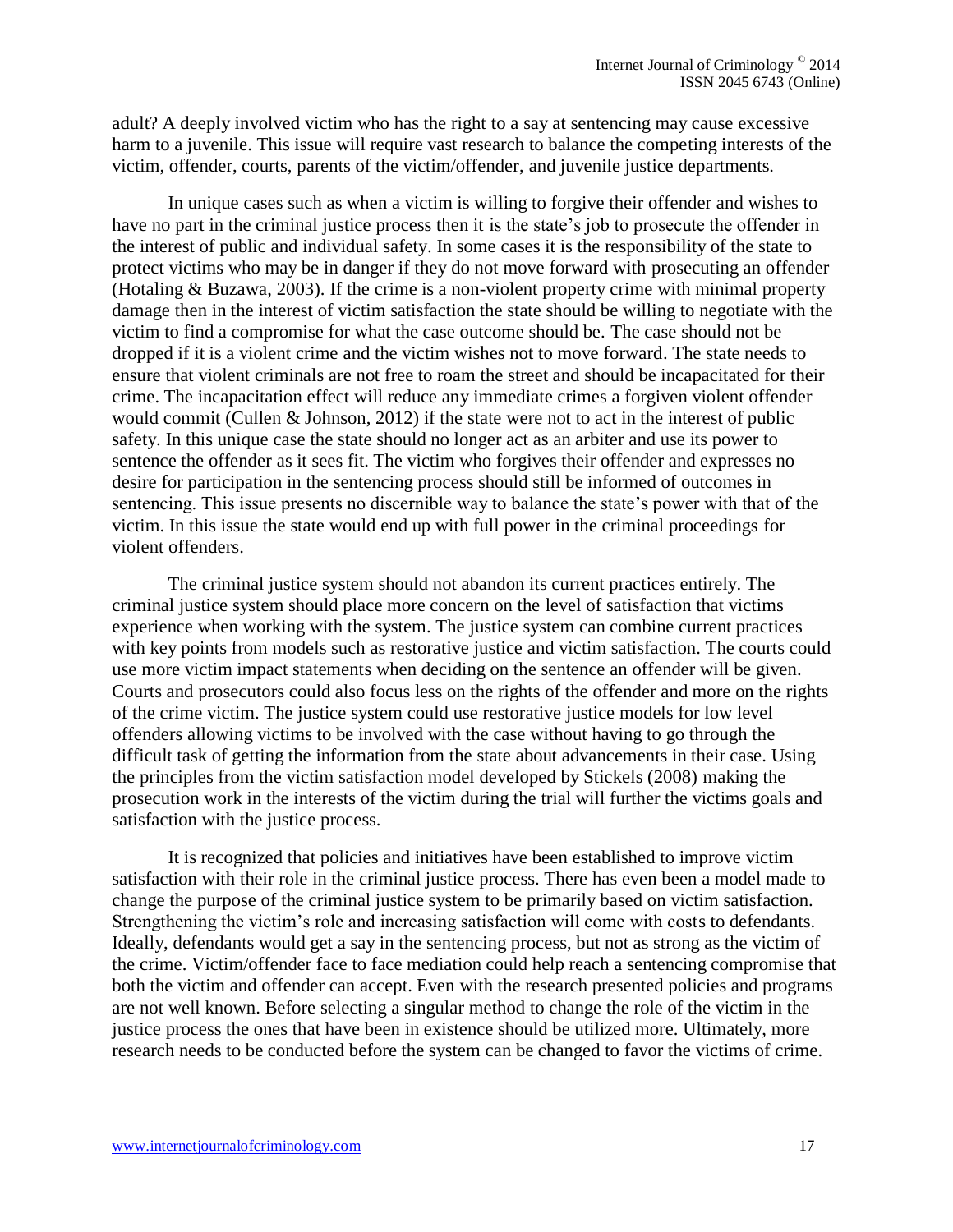## **SUMMARY**

If the needs of the crime victim are to be fulfilled changes need to be made to their role in the criminal justice process. Over the past 5 decades the victim's rights movement has influenced changing the system to seek a greater balance between the interests of the state and the interests of the victim. The victim during that time went from an ignored technicality to someone who was semi-involved with the process (Cullen & Johnson, 2012, Travis, 2013). Still, with that change in involvement victims often feel neglected and dissatisfied with the decisions that are reached in cases involving them and their ability to be heard during the process (Erez & Tontodonato, 1992, Davis & Smith, 1994, Morgan & Smith, 2005). Changes have been enacted at both the federal and state level with policies favoring the safety and rights of the victim without much success in providing either (OVC, 2002, Fritsch et al., 2004, Eigenberg et al., 2003). Victim assistance funds have been implemented but in states such as Texas there remains a surplus as very little communication goes on between police and victims that encourage victims to seek access to these funds (Fritsch et al., 2004). Victim satisfaction will require greater communication in sentencing and better treatment by agencies of the state to avoid having the victim feel as though they have been victimized again by the system (Garvin & LeClaire, 2013).

Using a community board combined with the sentence as they do in New Zealand for low level offenses in a restorative justice platform helps keep the victim informed and involved in the process with members of their community that they already know (Cullen & Johnson, 2012, Bazemore, 2005). Restorative justice allows communication and mediation between the victim and offender through community volunteers. Restorative justice may be considered more satisfying to the victim as the victim participates in a plan of action for the offender (NZMJ, 2013). Overall victims who participated (82%) in restorative justice reported being satisfied with the conference and 77% being satisfied overall with the whole process (NZMJ, 2013). This balances all of the interests in the case with  $3<sup>rd</sup>$  party mediators giving input and helping to facilitate positive outcomes for all involved (Cullen & Johnson, 2012).

Changing the definition of what a crime is to include the harm done to an individual will move the criminal justice system towards greater victim satisfaction. Making victim's voice laws as suggested by Worrall (2008) aid victims in getting the satisfaction from being heard in the court process (Wemmers & Cyr, 2006). Moving the justice system to applying the victim satisfaction model suggested by Stickels (2008) is another step toward leaving victims happy with their role in the criminal justice process. These suggestions will allow the victim to become a more central actor in the justice system with the intent of achieving satisfaction for as many victims as possible.

The victim needs a new role similar to their previous role in the criminal justice process. Steps need to be taken to allow this shift to occur. Victims need to feel satisfied with their involvement in the case (OVC, 2002, Morgan & Smith, 2005, Erez & Tontodonato, 1992). Victims need to have a voice in sentencing, not have their statements left unread (Davis & Smith, 1994). The new role should seek to balance the state power with the victim's power, so that no party is left uninformed and disappointed in the outcome of the case.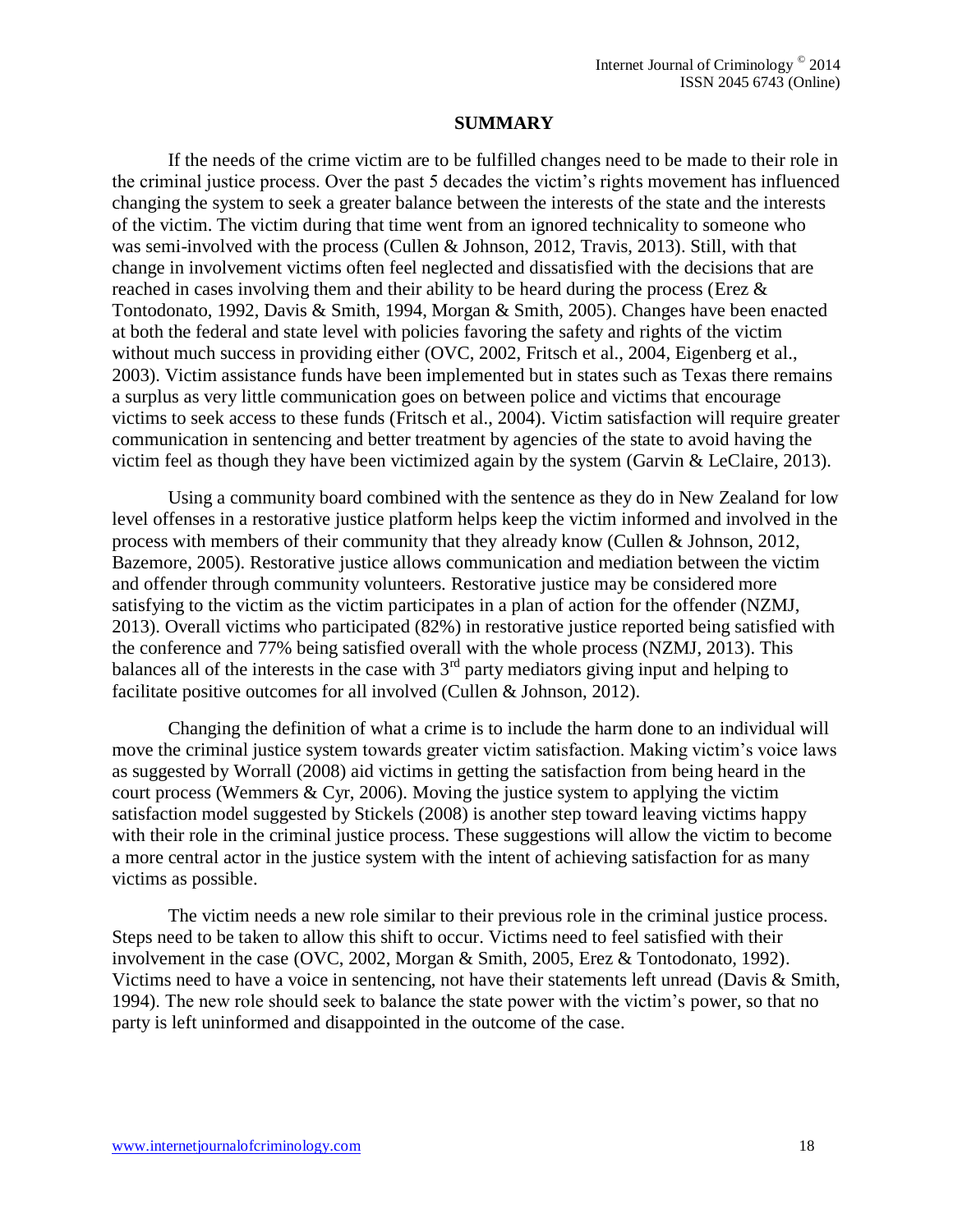## **References**

- Baumer, E., R. Felson, & S. Messner (2003)."Changes in police notification for rape, 1973- 2000," *Criminology* 41(3):841-872
- Bazemore, G. (2005). "Whom and how do we reintegrate? Finding community in restorative justice." *Criminology & Public Policy* 4(1):131-148.
- Blackwell, B. & M. Vaughn (2003). "Police civil liability for inappropriate response to domestic assault victims," *Journal of Criminal Justice* 31(2):129-146
- Cullen, Francis T., and Cheryl Lero Jonson. *Correctional theory: context and consequences*. Thousand Oaks, Calif.: SAGE, 2012. Print.
- Davis, R. & B. Smith (1994). "The effects of victim impact statements on sentencing decisions: A test in an urban setting," *Justice Quarterly* 11(3):453-469.
- Eigenberg, H., K. McGuffee, P. Berry, & W. Hall (2003). "Protective order legislation: Trends in state statutes," *Journal of Criminal Justice* 31(5):411-422.
- Elias, R. (1993). "Taking the victim's movement for a ride," from R. Elias (1993). *Victims still: The political manipulation of crime victims*. Newbury Park, CA: Sage Publications:52-65.
- Erez, E., & Tontodonato, P. (1992). Victim participation in sentencing and satisfaction with justice. Justice Quarterly, 9:393-418.
- Fritsch, E., T. Caeti, P. Tobolowsky, and R. Taylor (2004). "Police referrals of crime victims to compensation sources: An empirical analysis of attitudinal and structural impediments." *Police Quarterly* 7(3):372-393.
- Garvin, Meg, and Sarah LeClaire. "Polyvictims: Victims' Rights Enforcement as a Tool to Mitigate "Secondary Victimization" in the Criminal Justice System." *National Crime Victim Law Institute Victim Law Bulletin* March 2013 (2013): n. pag. *NCVLI.org*. Web. 1 July 2013.
- Gegan, Susan E., and Nicholas Ernesto Rodriguez. "Victims' Roles in the Criminal Justice System: A Fallacy of Victim Empowerment?." *Journal of Civil rights and Economic Development* 8.1 (1992): n. pag. *scholarship.law.stjohns.edu*. Web. 30 June 2013.
- Cassell, Paul G., and Steven Joffee. "The Crime Victim's Expanding Role in a System of Public Prosecution: A Response to the Critics of the Crime Victims' Rights Act: Colloquy: Northwestern University Law Review." *Northwestern Law: Northwestern University Law School*. N.p., n.d. Web. 20 July 2013. <http://www.law.northwestern.edu/lawreview/colloquy/2011/1/>.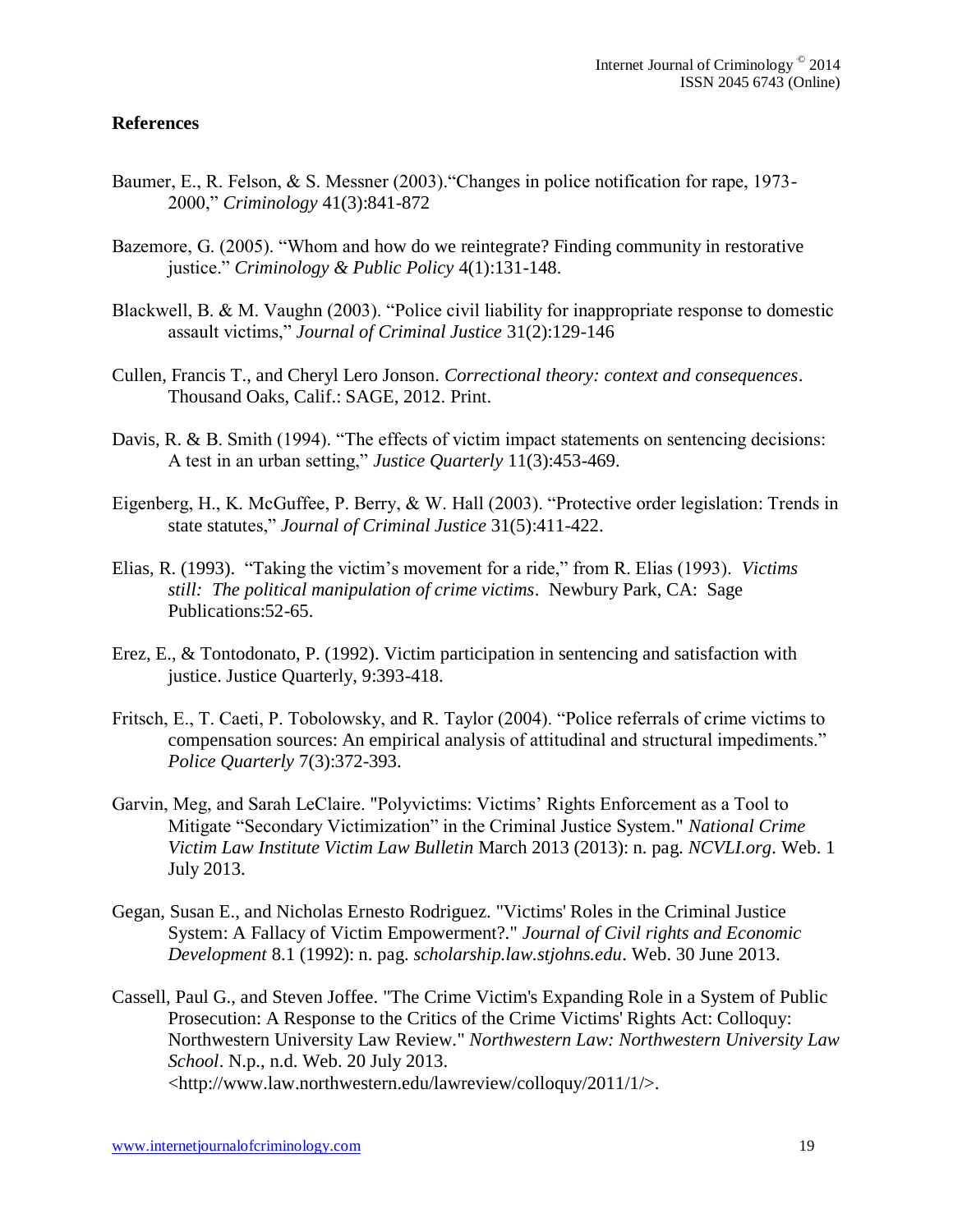- Hart, T. (2003). *Reporting crimes to the police, 1992-2000*. Washington, DC: Bureau of Justice Statistics.
- Hassett-Walker, C. (2002). "Juvenile conference committees: Issues in assessing a diversionary court program," *Journal of Criminal Justice* 30(2):107-119.
- Hotaling, Gerald T., and Eve S. Buzawa. "Victim Satisfaction With Criminal Justice Case Processing in a Model Court Setting." *US DOJ Unpublished* 2000-WT-VX-0019 (2003): 1-46.
- International Association of Chiefs of Police. *What Do Victims Want?*. Washington D.C: US DOJ Office For Victims of Crime, 2000.
- Kilpatrick, D., D. Beatty, & S. Howley (1998). *The rights of crime victims—Does legal protection make a difference?* Washington, DC: National Institute of Justice.
- Langton, L. (2011). *Use of victim service agencies by victims of serious violent crime, 1993- 2009*. Washington, DC: Bureau of Justice Statistics.
- Langton, L., M. Berzofsky, C. Krebs, & H. Smiley-McDonald (2012). *Victimizations not reported to the police, 2006 – 2010*. Washington, DC: Bureau of Justice Statistics
- Morgan, K. & B. Smith (2005) "Victims, punishment, and parole: The effect of victim participation on parole hearings." *Criminology & Public Policy* 4(2):333-360
- No Author. "Chapter 2." *Office of Justice Programs (OJP)*. N.p., n.d. Web. 21 July 2013. <http://www.ojp.usdoj.gov/ovc/publications/infores/probparole/chap2.htm>.
- No Author. *Office for Victims of Crime: OVC Bulletin*. Washington DC: U.S. Department of Justice Office For Victims of Crime, 1998.
- No Author. *Office for Victims of Crime: OVC Fact Sheet*. Washington DC: US Department of Justice Office for Victims of Crime, 2002.
- No Author. *Legal Series: Restitution: Making it work*. Washington DC: US Department of Justice Office for Victims of Crime, 2002.
- No Author. *Legal Series: State legislative approaches to funding for victims' services*. Washington DC: US Department of Justice Office for Victims of Crime, 2003.
- No Author. *Legal Series: Ordering restitution to the crime victim*. Washington DC: US Department of Justice Office for Victims of Crime, 2002.
- No Author. *Legal Series: Victim input into plea agreements*. Washington DC: US Department of Justice Office for Victims of Crime, 2002.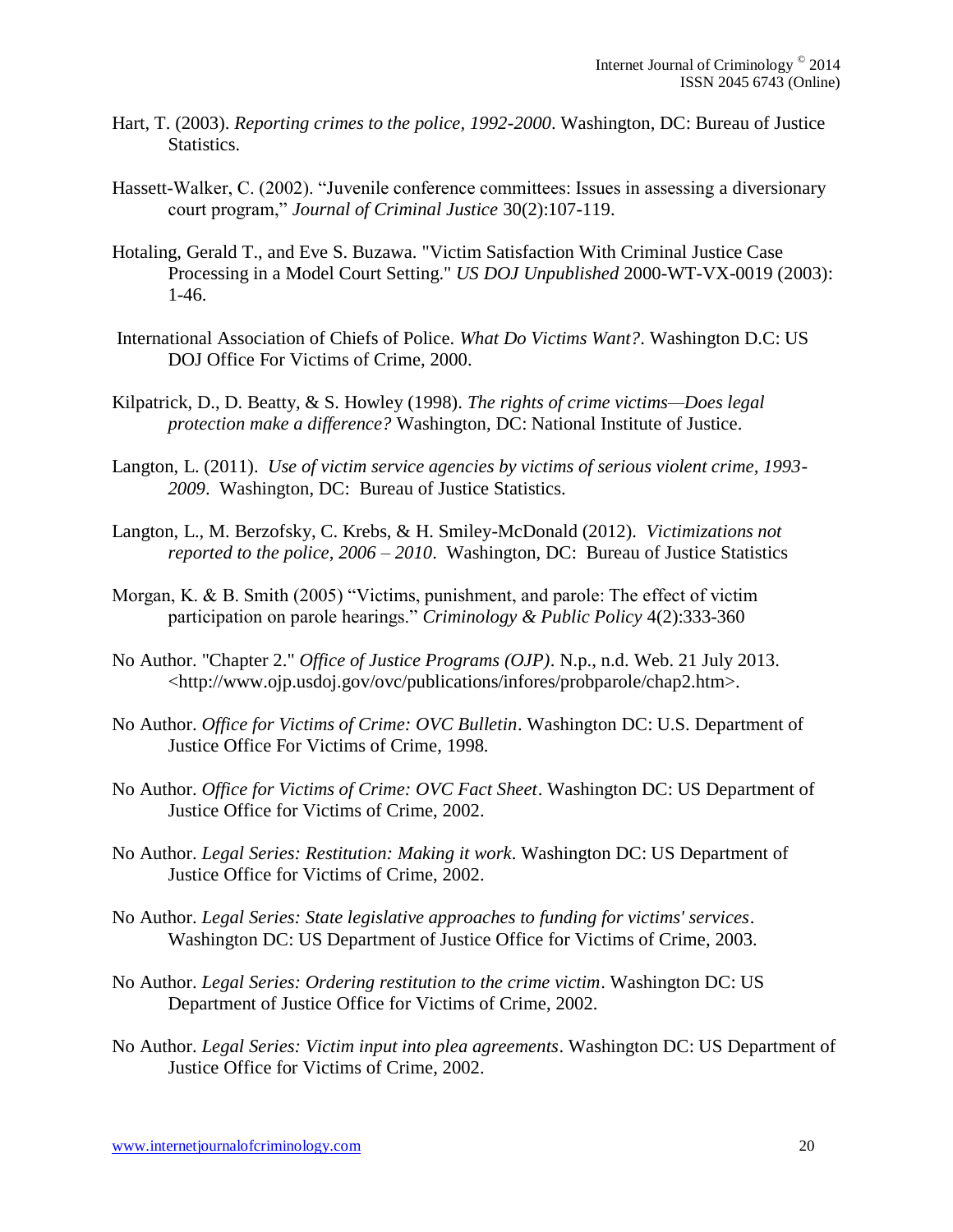- No Author. *Legal Series: The crime victim's right to be present*. Washington DC: US Department of Justice Office for Victims of Crime, 2002.
- No Author. "NIJ Journal Issue No. 253: Victim Satisfaction With the Criminal Justice System." *National Institute of Justice: Criminal Justice Research, Development and Evaluation*. N.p., n.d. Web. 22 July 2013. <http://www.nij.gov/journals/253/victim.html>.
- No, Author. *Use, Non-Use and Efficacy of Pennsylvania's Victim Service Programs Final Report*. Millersville: Pennsylvania Commission on Crime and Delinquency, 2003.
- No Author. "Victim satisfaction with restorative justice: A summary of findings Ministry of Justice, New Zealand." *Ministry of Justice - Tāhū o te Ture — Ministry of Justice, New Zealand*. N.p., n.d. Web. 27 July 2013. <http://www.justice.govt.nz/publications/globalpublications/v/victim-satisfaction-with-restorative-justice>.
- Rodriquez, N. (2005). "Restorative justice, communities, and delinquency: Whom do we reintegrate?" *Criminology & Public Policy* 4(1):103-130
- Rojek, D., J. Coverdill, & S. Fors (2003). "The effect of victim impact panels on DUI rearrest rates: A five-year follow-up," *Criminology* 41(4):1319-1340.
- The Role of Victims in Sentencing Ministry of Justice, New Zealand." *Ministry of Justice - Tāhū o te Ture — Ministry of Justice, New Zealand*. N.p., 9 July 2013. Web. 20 July 2013. <http://www.justice.govt.nz/publications/global-publications/s/sentencing-policyand-guidance-a-discussion-paper/9.-the-role-of-victims-in-sentencing>.
- Schmalleger, Frank, and John Ortiz Smykla. *Corrections in the 21st century*. 5th ed. New York: McGraw-Hill Higher Education, 2011. Print.
- Schulman, Ronca, & Bucuvalas, Inc. (1999). *What do we want (and what are we getting) from the criminal justice system?* New York: Council of State Governments/Eastern Regional Conference.
- Scott, Elizabeth S., and Laurence D. Steinberg. *Rethinking juvenile justice*. Cambridge, Mass.: Harvard University Press, 2008. Print.
- Sherman, L. (2002). "Trust and confidence in criminal justice," *National Institute of Justice Journal* (March):22-31.
- Sims, B., B. Yost, & C. Abbott (2005) "Use and nonuse of victim services programs: Implications from a statewide survey of crime victims." *Criminology & Public Policy* 4(1):361-384.
- Stickels, John W.. "The Victim Satisfaction Model of the Criminal Justice System." *Journal of Criminology and Criminal Justice Research and Education* 2 (2008): 1-19.